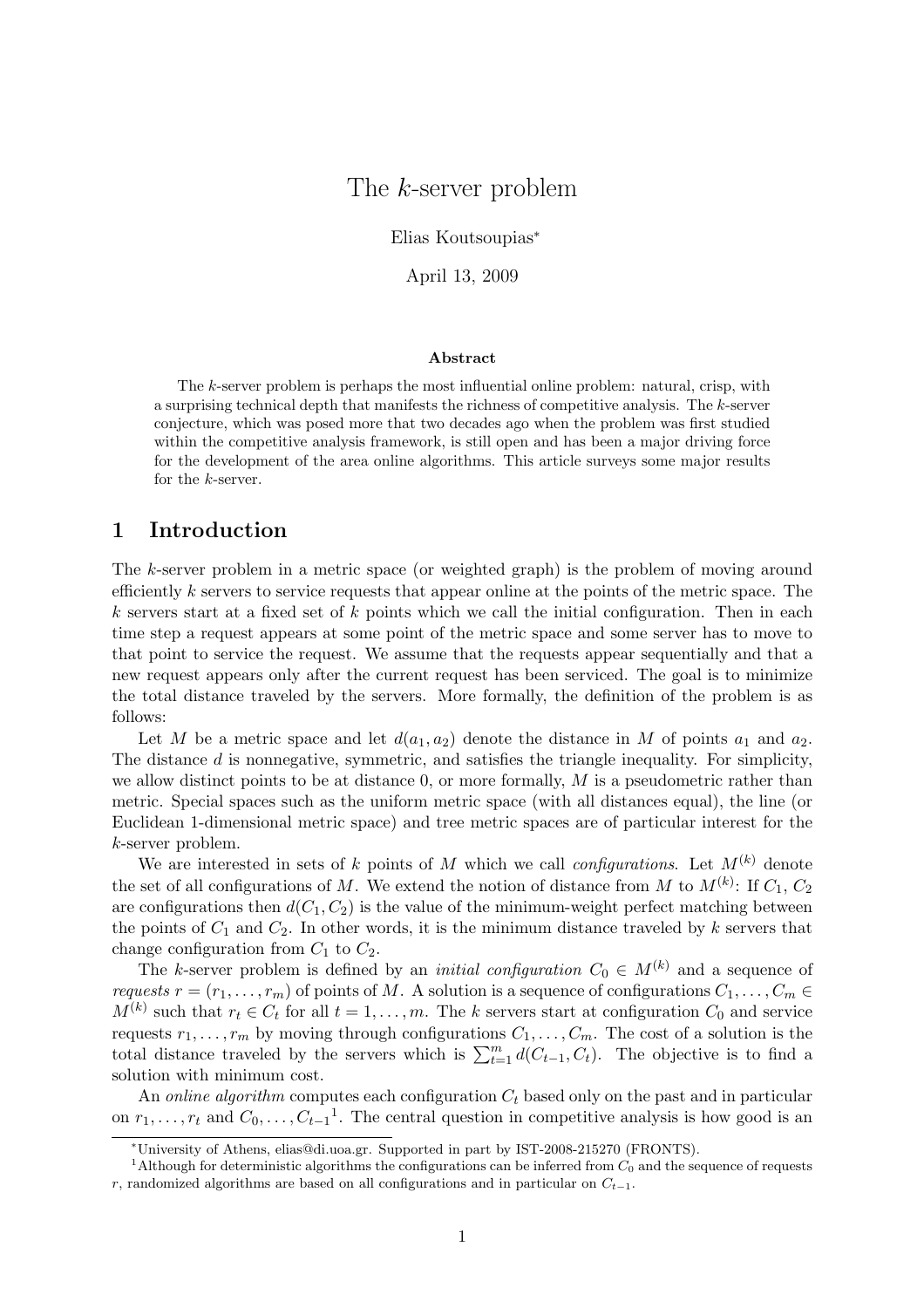online algorithm compared to an optimal algorithm which is based also on the future requests  $r_{t+1}, \ldots, r_m$ . For convenience, we usually compare online algorithms to some other algorithm, not necessarily optimal, and we use the term *offline algorithm* to refer to it.

For an initial configuration  $C_0$  and a sequence of requests  $r = (r_1, \ldots, r_m)$ , let  $\cos t_A(C_0, r)$ denote the cost of an online algorithm A and let  $opt(C_0, r)$  denote the cost of an optimal solution. We say that algorithm A has competitive ratio  $\rho$ , or that it is  $\rho$ -competitive, if for every  $C_0$  and r

$$
\operatorname{cost}_A(C_0, r) \le \rho \cdot \operatorname{opt}(C_0, r) + \Phi(C_0),\tag{1}
$$

for some c. We are interested in the competitive ratio  $\rho$ , which is essentially the approximation ratio of algorithm A. The "constant" term  $\Phi(C_0)$ , which is independent of the sequence of requests, is used to eliminate the dependency on the initial configuration  $C_0^2$ .

For a given metric space M, let  $\rho_M$  be the infimum of the competitive ratio among all online algorithms. We say that  $\rho_M$  is the competitive ratio of metric M. The competitive ratio of the problem itself is the worst-case (more precisely, the supremum) of the competitive ratio of all metric spaces.

Rather unexpectedly, it is very likely that the competitive ratio is independent of the metric space (provided that it has more than  $k$  distinct points). This is supported by all results on the problem in the last two decades and it is exactly what the k-server conjecture states:

**Conjecture 1** (The k-server conjecture). For every metric space with more than k distinct points, the competitive ratio of the k-server problem is exactly k.

The k-server conjecture is open, but it is known to be true for  $k = 2$  and for some special metric spaces. For the general case, a slightly weaker result has been established [Kou94, KP95] for every metric space: The competitive ratio is at most  $2k - 1$ . We will discuss some of these results below.

When we analyze online problems, it is useful to view the situation as a game between us and an adversary. This is apparent from the definition of the minmax expression in the definition of the competitive ratio: the competitive ratio of a problem (if we ignore the additive constant term) is

$$
\rho = \inf_{A} \sup_{r} \frac{\text{cost}_{A}(C_0, r)}{\text{opt}(C_0, r)},
$$

where  $A$  ranges over all online algorithms and  $r$  over the possible sequences of requests. We can interpret this as follows: We, the online algorithm designers, come up with an online algorithm A, an adversary comes up with an input and we pay to the adversary the ratio  $cost_A(r)/opt(r)$ . This worst-case analysis has a few drawbacks, the most prominent of which is that the adversary knows the online algorithm and can create a "nemesis" input specifically tailored for this online algorithm. To try to alleviate this advantage of the adversary, we consider randomized online algorithms. The adversary still knows the online algorithm but it does not know the outcome of the random choices. The most natural (and, from the point of view of the adversary, the most restrictive) assumption is that the adversary knows nothing about the random choices, so it might as well design the complete input once and for all at the beginning of the game. This is the *oblivious adversary* model. There are other models of adversaries against online algorithms in which the adversary gets information about some random choices, such as the online and the offline adaptive adversary. The oblivious adversary has become the standard model for analysing randomized online algorithms and we consider only this model here. We mention however that there are some interesting open problems regarding the online adaptive adversary [BEY98].

Perhaps the most challenging open problem about the k-server problem is captured by the following conjecture:

<sup>&</sup>lt;sup>2</sup>We may allow the term  $\Phi(C_0)$  to depend or not on the metric space and not just on the subspace spanned by  $C_0$ , but all known results indicate that this does not affect the competitive ratio.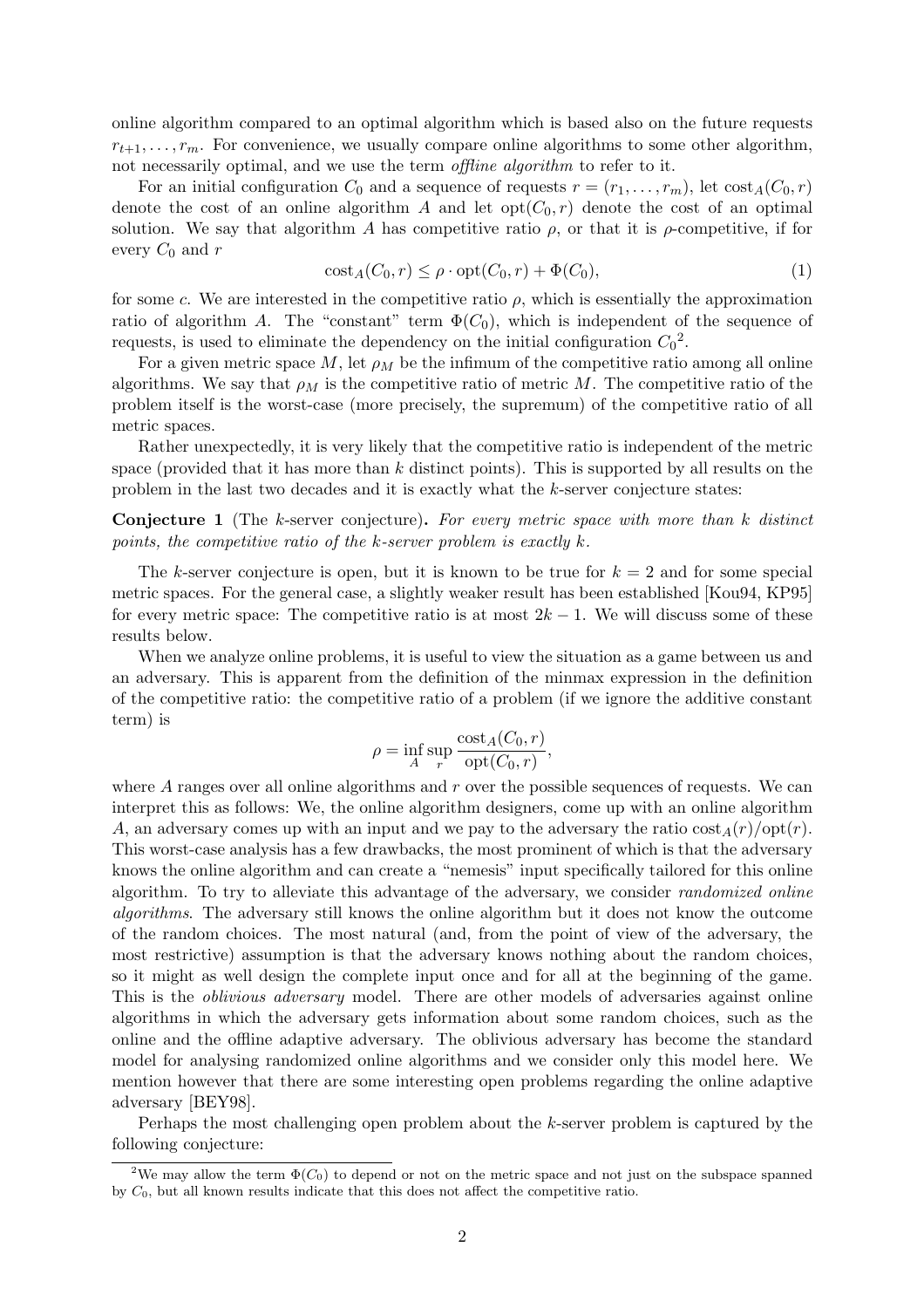Conjecture 2 (The randomized k-server conjecture). For every metric space, there is a randomized online algorithm for the k-server problem with competitive ratio  $O(\log k)$ .

There has been important progress towards this conjecture [Bar96, BBBT97, BBM01], yet the situation is disappointing: for general metric spaces, we know of no better upper bound on the competitive ratio of randomized algorithms than the bound of deterministic algorithms (that is,  $2k-1$ ). Even for the special case of  $k = 2$ , for which the deterministic case is completely settled 2 decades ago, the best known upper bound is 2.

## 2 Brief history of the problem

The problem was first defined by Manasse, McGeogh, and Sleator in [MMS88]. The definition of the problem was the result of important recent developments in online algorithms. In particular, a few years before, Tarjan and Sleator [ST85a] initiated the study of online algorithms using the framework of competitive analysis—although they called it "amortized efficiency" at the time—and they analyzed algorithms for the paging problem and the list update problem. Karlin, Manasse, Rudolph, and Sleator [KMRS86, KMRS88] used the framework to study snoopy caching (a caching technique for multiprocessors that share a common bus), introduced the term competitive analysis, and raised the question of applying competitive analysis to other online problems. A great step forward to study these questions in a more general setting was made by Borodin, Linial, and Saks [BLS87, BLS92] who introduced the online problem of metrical task systems, a generalization of the k-server problem. They succeeded in determining exactly the competitive ratio: it is  $2n-1$  for a metrical task system of n states. This was the situation when Manasse, McGeogh, and Sleator introduced the k-server problem. It is a special case of the metrical task systems problem, in the sense that it can be expressed as a metrical task system in which only certain requests are allowed. It is also a great generalization of the paging problem; the paging problem is essentially the special case of the k-server problem in uniform metric spaces. By lucky coincidence the level of generality of the problem seems to be right below the threshold of the problems whose competitive ratio is independent of the size of the metric or the length of the sequence request. Manasse, McGeogh, and Sleator showed a few important results: They showed than no online algorithm can have competitive ratio less than k; this is independent of the metric space as long as the metric space has at least  $k + 1$  points. Furthermore, they showed that the competitive ratio is exactly 2 for the special case of  $k = 2$ . and it is exactly k for all metric spaces with  $k+1$  points. With this weak evidence, they boldly posed the k-server conjecture.

More evidence for the k-server conjecture appeared soon. On one hand, computer experiments on some small metric spaces verified the conjecture for  $k = 3$ . On the other hand, the conjecture was shown to hold for the line (the 1-dimensional Euclidean space) [CKPV91] and for tree metric spaces [CL91b].

Online algorithms became a very active research area around 1990 [BEY98, FW98]. Besides the problems that relate to the k-server problem there was also research in other areas such as online search and exploration problems [BYCR88, PY89, PY91b], online data structures [ST85b], scheduling [GW93, BFKV92], and many others.

An important early result about the general k-server problem was shown by Rabani, Ravid, and Fiat [FRR90]. They gave an online algorithm with competitive ratio bounded by a function of  $k$ ; however the bound was exponential on  $k$ . This was improved by combining a result of Grove [Gro91] with the derandomization technique of [BDBK+94] to  $O(k^24^k)$ . A dramatic improvement was shown in [KP94], which established that a natural online algorithm, the Work Function Algorithm, has competitive ratio at most  $2k - 1$ . This remains the best known bound. Since this 1994 result, there has been limited progress on the k-server conjecture. The conjecture was established for the special case of metrics with  $k + 2$  points in [KP96] (in fact,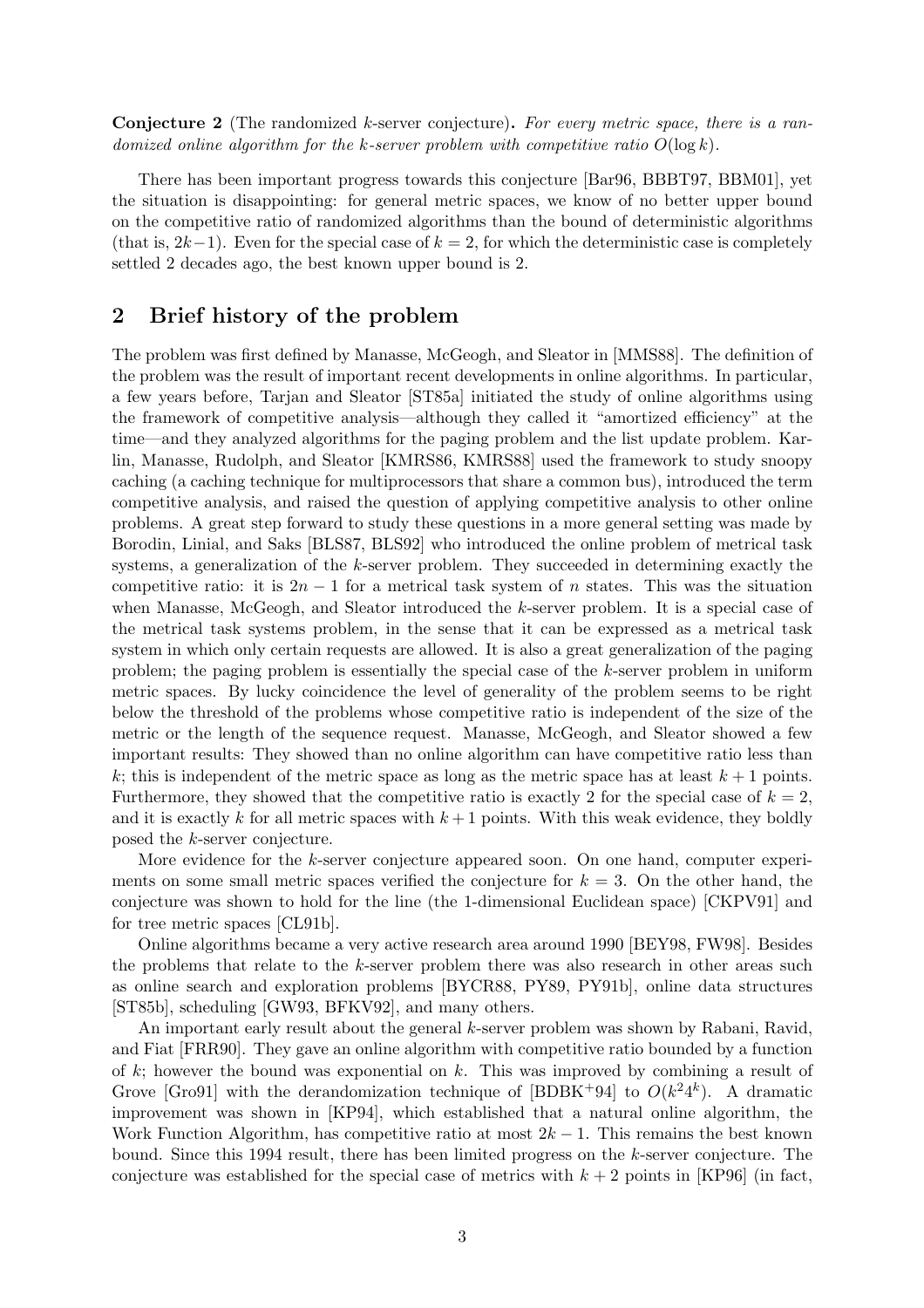this result appeared together with the  $2k-1$  bound in [Kou94]). For the general case, a second proof of the  $2k - 1$  was given in [Kou99]. The same paper extended the  $2k - 1$  bound to the case in which the online algorithm competes against offline algorithms that have less than  $k$ servers (weak adversaries).

There are 2 special cases of the k-server problem that have been studied and are of particular interest: the 3-server problem[CL94, BCL02] and the k-server problem on a cycle [FRRS91]. Any progress on these problems has the potential to open new paths to attack the general k-server conjecture. For both of these special cases, we know nothing better than the  $2k-1$ bound.

The most important recent developments for the k-server problem are about randomized algorithms. The history of randomized algorithms for the k-server problem goes back to the end of the 1980's. Raghavan and Snir [RS89] were the first to study the Harmonic Algorithm, a natural memoryless algorithm that moves its servers with probability inversely proportional to the distance. They showed that for metric spaces of  $k+1$  points the competitive ratio of the Harmonic Algorithm is at most  $k(k+1)/2$  and that this is the best possible. Unlike the known results for the deterministic case, the competitive ratio of randomized algorithms is not the same for all metric spaces. For example, the Harmonic Algorithm has competitive ratio  $k$  for the uniform metric space of  $k+1$  points but it has competitive ratio almost  $k(k+1)/2$  for the uniform metric space in which we contracted a single edge to some arbitrarily small  $\epsilon$ . Berman, Karloff, and Tardos [BKT90] showed that the Harmonic Algorithm has bounded competitive ratio for  $k = 3$ . This was followed by the important result of Grove [Gro91] who showed that the Harmonic Algorithm has competitive ratio  $O(k2^k)$ . At about the same time, Ben-David, Borodin, Karp, Tardos, and Wigderson [BDBK+90] studied the power of randomization in online algorithms. They established that there is a way to derandomize a memoryless online algorithm with competitive ratio  $\rho$  to get a deterministic algorithm with competitive ratio at most  $\rho^2$ . Combined with the result of Grove, this implied that the deterministic competitive ratio for the k-server problem is  $O(k^2 4^k)$ . The result of Grove was later improved slightly and simplified by Bartal and Grove [BG00]. For the special case of  $k = 2$  servers, Chrobak and Larmore [CL92a] showed that the exact ratio of the Harmonic Algorithm is at most 3 on every metric space.

The Harmonic Algorithm is a very natural memoryless algorithm but it is not the best one for metrics of  $k + 1$  points. For this important special case of metric spaces, it was shown by Coppersmith, Doyle, Raghavan, and Snir [CDRS93] that there is a memoryless randomized algorithm for  $k + 1$  points which has competitive ratio k, by exploiting the connection of the theory of electrical networks with random walks. This is the best possible competitive ratio for memoryless algorithms.

The next important phase of developments about the k-server problem involved randomized algorithms with memory. At the late 1980's, Karp in an unpublished work, introduced the idea of probabilistic embedding of metrics. In particular, he showed that a cycle can be probabilistically approximated by the line within a factor of 2. This allows any online algorithm on the line to be transformed into a randomized algorithm for the cycle with at most double competitive ratio. This idea was extended by Alon, Karp, Peleg, and West [AKPW92] and it was generalized by Bartal [Bar96] to every metric space. Bartal introduced the notion of hierarchically wellseparated trees (HST) which are special types of hierarchical trees that facilitate a divideand-conquer approach. He showed that every metric can be probabilistically approximated by an HST with polylogarithmic distortion. This was improved to  $O(\log n \log \log n)$  distortion in [Bar98] and to the optimal  $O(\log n)$  distortion in [FRT04].

Using such probabilistic embeddings, it was shown by Bartal, Blum, Burch, and Tomkins [BBBT97] that for metric spaces with  $k + c$  points, where c is a constant, the randomized competitive ratio is polylogarithmic in k:  $O(\log^5 k \log \log k)$ . This was improved substantially by Fiat and Mendel to  $O((\log k \log \log k)^2)$  [FM03]. A more recent result by Cote, Meyerson, and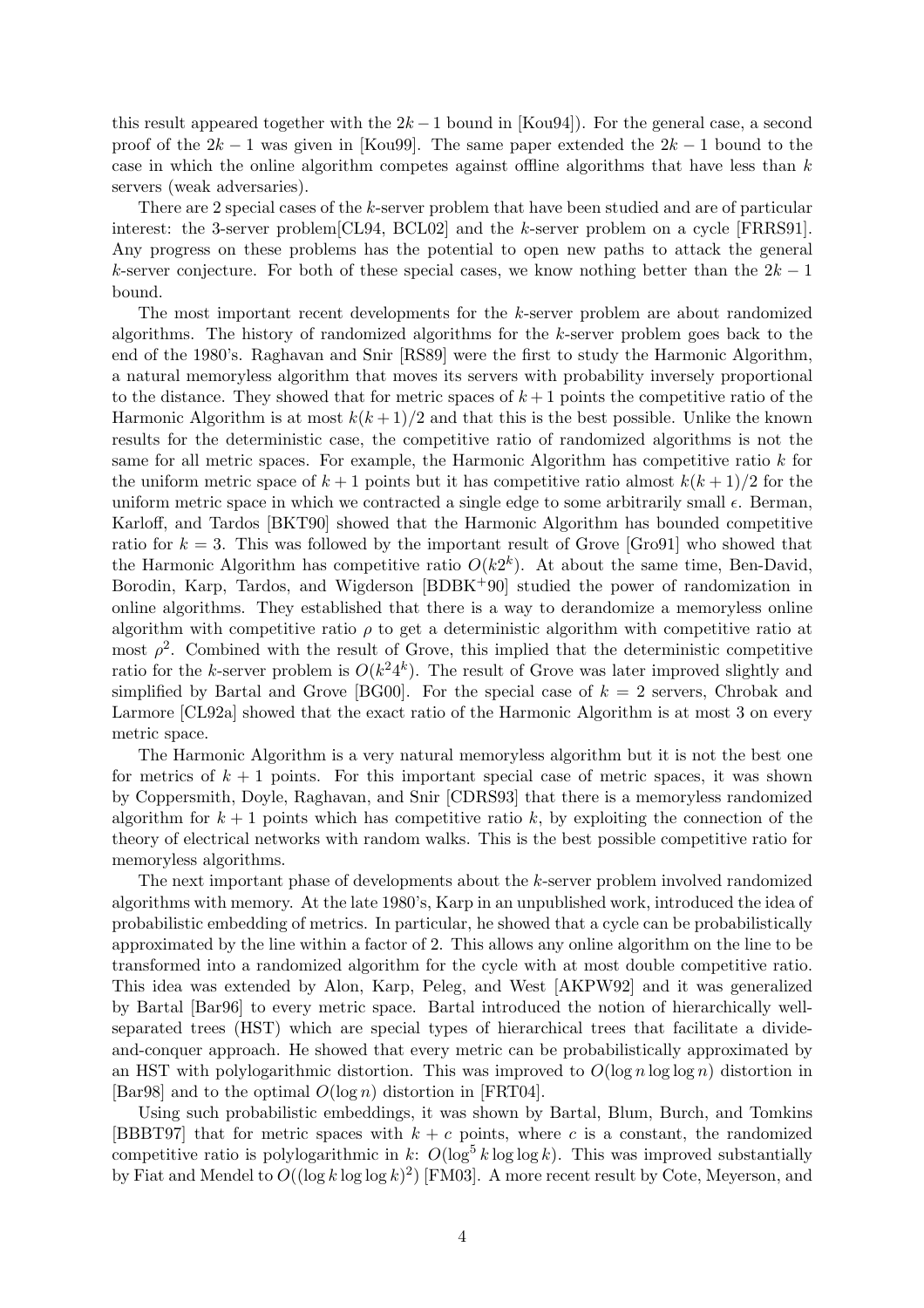Poplawski [CMP08] gave an algorithm for metric spaces that can be hierarchically approximated by binary trees; the algorithm has competitive ratio  $O(\log \Delta)$ , where  $\Delta$  is the diameter of the metric space.

For uniform metric spaces, the k-server problem is equivalent to the paging problem. For this interesting special case, it was shown by Fiat, Karp, Luby, McGeoch, Sleator, and Young [FKL<sup>+</sup>91] that the randomized competitive ratio is between  $H_k = 1 + 1/2 + 1/3 + ... + 1/k$ and  $2H_k$  by analyzing the Mark Algorithm. This algorithm was shown later in [ACN00] to have slightly better competitive ratio:  $2H_k - 1$ . McGeogh and Sleator settled the competitive ratio for uniform metric spaces, by giving an algorithm which is  $H_k$ -competitive. A different k-competitive algorithm was given later by Achlioptas, Chrobak, and Noga [ACN00], exploiting a characterization of work functions in [KP00].

For the weighted paging problem (equivalent to the k-server problem on stars where the requests are at the end of leaves), Irani  $\left[\text{Ira97}\right]$  established the randomized k-server conjecture for the weighted paging with 2 weights. This was generalized to every number of weights by Bansal, Buchbinder, and Naor [BBN07].

For general metric spaces, it was pointed out in [KMMO94] that there are metric spaces that have higher competitive ratio than  $H_k$ , even for  $k = 2$ . On the other hand, it is still open whether there are metric spaces of  $k + 1$  distinct points with competitive ratio strictly less than  $H_k$ . The best known lower bound for every metric space is  $\Omega(\log k / \log \log k)$ , due to Bartal, Bollobás, and Mendel [BBM01] and Bartal, Linial, Mendel and Naor [BLMN03]. They improved a bound  $\Omega(\sqrt{\log k/\log \log k})$  due to Blum, Karloff, Rabani, and Saks [BKRS92].

Research on the k-server problem progressed in parallel with developments on other similar problems. Most notably, the problem of metrical task systems, a generalization of the k-server problem, for which [BLS92] gave tight upper and lower bounds for deterministic algorithms. It was shown later that the Work Function Algorithm has also optimal competitive ratio for this problem. For randomized algorithms with memory, the two problems are intertwined. Another related problem that is more general than the k-server problem and a special case of metrical task systems is the metrical service systems [CL92b, CL92c] which is equivalent to the layered graph traversal problem  $[FFK^+91, Bur94]$ . Also the CNN problem  $[KT00, S\rightarrow S3]$  is similar to the k-server problem, especially to the weighted version in which the servers have different speeds (or costs) [CS04].

#### 2.1 Outline

We first consider deterministic algorithms and then randomized algorithms. For deterministic algorithms, we start with an easy lower bound of  $k$  and then discuss tree metric spaces, an important special case of the problem. We discuss the Double Coverage Algorithm which is a natural algorithm and whose analysis is typical for the k-server problem. We then proceed to discuss the Work Function Algorithm and the structure of the proof that it is  $(2k-1)$ competitive. The discussion of the special case of metrics with  $k + 1$  points provides a useful derivation from deterministic to randomized algorithms. We then discuss briefly randomized algorithms, and in particular, the Harmonic Algorithm.

## 3 Deterministic algorithms

In this section we mainly discuss a lower bound for deterministic online algorithms and two important algorithms: the Double Coverage Algorithm on tree metrics and the Work Function Algorithm on all metrics.

#### 3.1 Lower bound

The following result was established by [MMS88] when they introduced the k-server problem.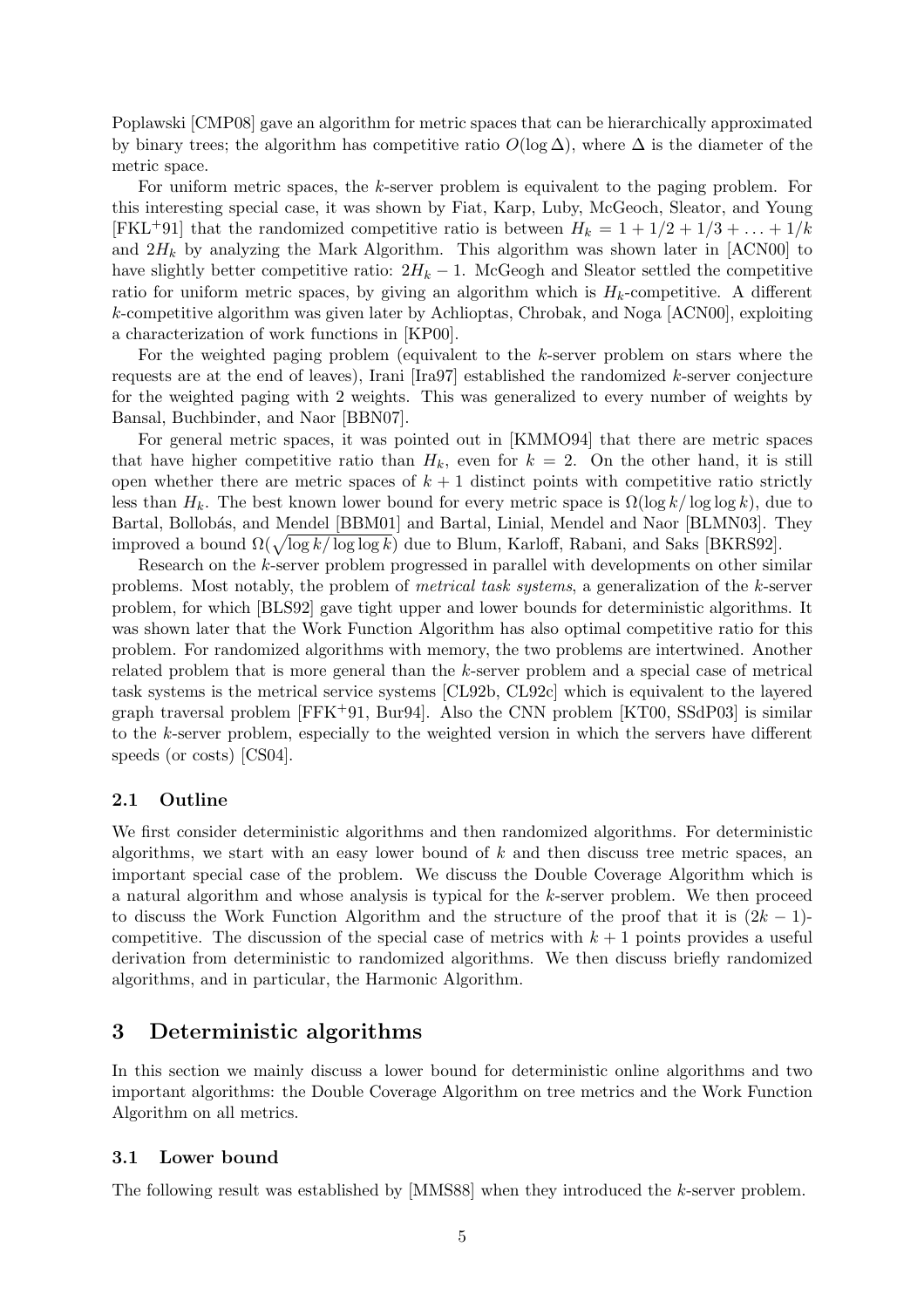**Theorem 1.** In every metric space with at least  $k + 1$  points, no online algorithm for the k-server problem can have competitive ratio less than k.

To prove it, let  $A$  be an online algorithm. We want to show that there are request sequences of arbitrarily high cost for A for which the online algorithm A has cost  $k$  times more than the optimal algorithm, within some additive constant term.

The proof is based on a simple trick: Instead of comparing algorithm A against one offline algorithm, we compare its cost against  $k$  distinct offline algorithms so that the cost of the online algorithm is equal to the total cost of all k offline algorithms. First we fix a subspace of  $k + 1$ points that include the original configuration. All requests are going to be in this subspace. The nice thing about spaces of  $k+1$  points is that we know precisely what an optimal adversary does: at any point in time, there is only one point of the metric space that the online algorithm does not cover and the adversary should request it next. By repeating this enough times, the online cost can become arbitrarily high.

There are exactly  $k+1$  configurations of the subspace of  $k+1$  points. We consider k offline algorithms  $B_1, \ldots, B_k$  and we maintain the following invariant: The configurations of algorithm A and of the k algorithms  $B_1, \ldots, B_k$  are all different (and thus they are all the  $k+1$  possible configurations of the subspace). To achieve the invariant initially, we have to move the servers of the offline algorithms from the original configuration to all other configurations. This is a fixed cost that depends only on the original configuration. Suppose now that at time  $t$  the online algorithm A moves a server from some point  $a$  to the request  $r_t$ . All  $k$  offline algorithms cover the request  $r_t$  and they don't have to move. However, one of them makes a non-lazy move in order to maintain the invariant. In particular, when A moves its server from a to  $r_t$ , the new configuration of algorithm A becomes identical to the configuration of some offline algorithm  $B_i$ . Algorithm  $B_i$  then moves one of its servers in the opposite direction from  $r_t$  to a so that its new configuration matches the previous configuration of A. The other offline algorithms do not move. Thus the invariant is maintained. The cost of A is  $d(a, r_t)$  which is equal to the total cost of all offline algorithms,  $d(r_t, a)$ .

In summary, apart from the initial moves of the offline servers, the total cost of the online algorithm is exactly equal to the cost of  $k$  offline algorithms, which shows that the competitive ratio is at least k.

#### 3.2 Deterministic algorithms for tree metrics

An important special case of the k-server problem is the case of the 1-dimensional Euclidean space. This is an abstraction of many applications, most typical of which is the  $k$ -head disk problem: Each of the k heads (which correspond to servers) of a hard disk can move freely along a straight line to be positioned above a track for reading or writing.

This special case of the problem is also important because it involves interesting algorithms and analysis. A very elegant online algorithm for the line is the Double Coverage Algorithm. It is like the Greedy Algorithm which always moves the closest server to the request. Instead, the Double Coverage Algorithm moves usually the two closest servers towards the request. In particular, when the request is between two servers, the algorithm moves both servers towards the request; the servers travel the same distance, equal to the distance of the request to the closest of the two servers. When the request is outside the interval of the  $k$  servers, only the closest server moves to it.

The definition of the Double Coverage Algorithm brings to the fore the important issues of laziness and memorylessness. Because we are dealing with metric spaces, there are solutions of minimum cost in which consecutive configurations differ only in one point and more precisely  $C_t \subset C_{t-1} \cup \{r_t\}.$  We call such solutions *lazy*, since they correspond to moving servers only to service directly requests. Most natural algorithms are lazy, but there are important examples of non-lazy algorithms, and in particular the Double Coverage Algorithm. A non-lazy algorithm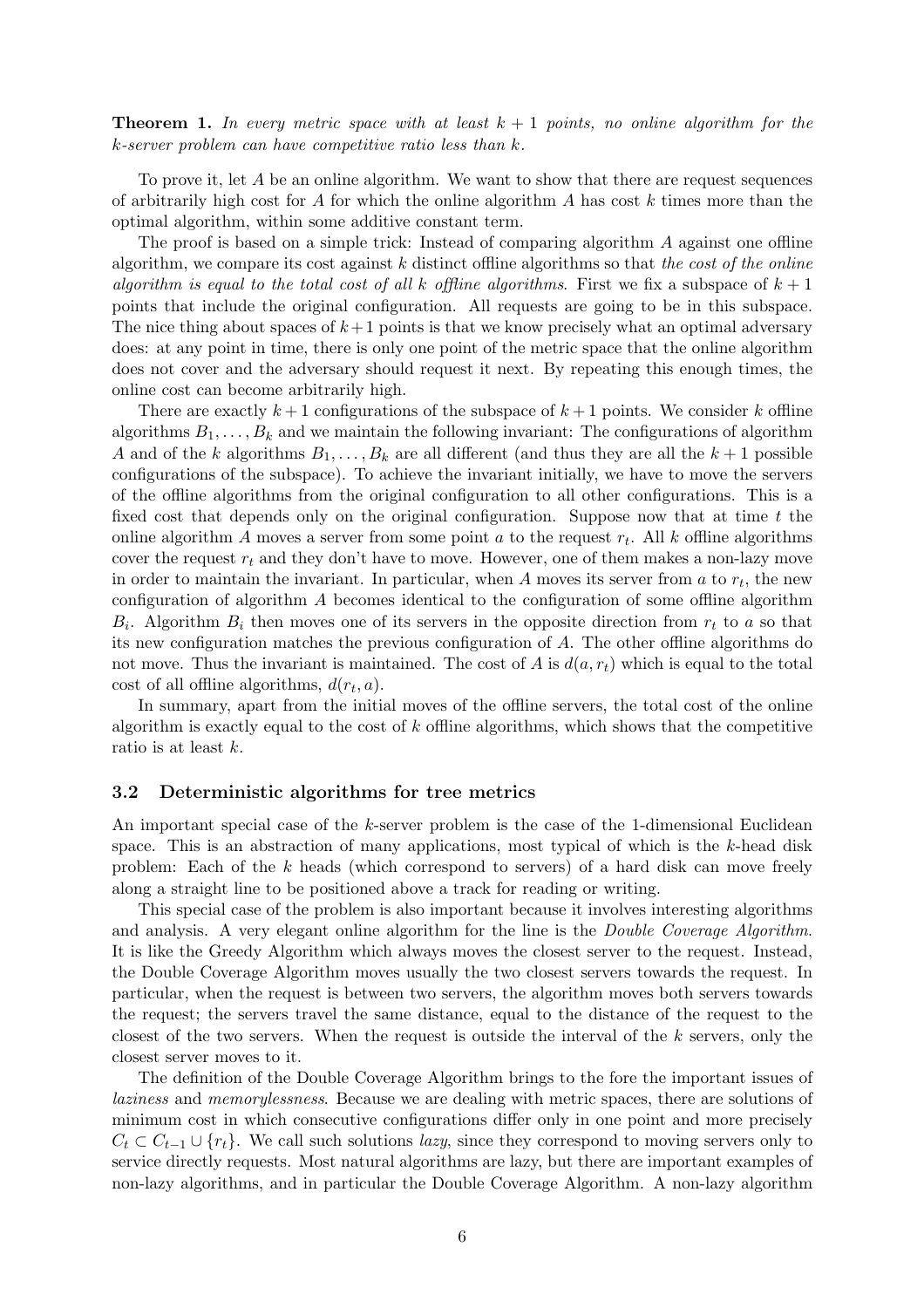may move its servers to place them in better positions for future requests. However, non-lazy algorithms have no real advantage in metric spaces: in fact, every non-lazy algorithm can be simulated by a lazy algorithm by postponing the non-lazy moves until they become necessary (and thus lazy). In the process, some non-lazy moves may be combined into one lazy move (when for example a server moves non-lazily from  $a$  to  $b$  and later from  $b$  to  $c$ , the lazy move will go directly from  $a$  to  $c$ ); because of the triangle inequality, this can only lower the cost.

An important aspect of some natural algorithms is that they are memoryless. An algorithm is called memoryless when it decides how to service a request based only on the current configuration. One has to be careful with this concept when we allow the servers to move freely, because in some metric spaces (such as the Euclidean), with negligible cost, the algorithm can move slightly the servers to encode the whole history in the current configuration. To avoid this pitfall, we insist on memoryless algorithms being lazy.

Double Coverage Algorithm is not a lazy algorithm, but it can be turned into one by postponing and combining some moves. It is a memoryless algorithm, in the sense that the decisions are based only on the current configuration. However, as we mentioned, we have to be careful with the issue of memorylesness when one encodes, with negligible cost, the whole past by perturbing appropriately the current configuration.

The analysis of the Double Coverage Algorithm is a typical application of the potential function method. To use this method, we define a potential  $\Phi(C_t, C'_t)$  which captures the disadvantage of the online configuration  $C_t$  with respect to the offline configuration  $C_t'$ . If  $\text{cost}_t$ and  $\mathrm{opt}_t$  denote the online and offline cost to service the request  $r_t$ , then we use the potential to show

$$
cost_t - \rho \cdot \mathsf{opt}_t \leq \Phi(C_{t-1}, C'_{t-1}) - \Phi(C_t, C'_t)
$$

If we can establish this, then by adding for all steps  $t$  we get that

$$
\sum_{t=1}^{m} \text{cost}_{t} - \rho \cdot \sum_{t=1}^{m} \text{opt}_{t} \leq \Phi(C_0, C'_0)
$$

which shows that the competitive ratio is at most  $\rho$ . In fact, the potential function method is nothing more than the technique of strengthening the induction hypothesis.

We have only fragments of a theory to guide us to find an appropriate potential function  $\Phi$ , but fortunately, for the Double Coverage Algorithm a very natural potential function works. It consists of 2 terms: The first term is  $k \cdot d(C_t, C'_t)$  and the reasoning behind it is that when the adversary moves an offline server some distance x, the distance  $d(C_t, C'_t)$  increases by at most  $x$  and the online algorithm will eventually pay back  $k$  times more this cost. The second term is less obvious but it plays an important role even in the general case of the k-server problem; it is not specific to the Double Coverage Algorithm but to every online algorithm. This term is equal to the sum of all pairwise distances between the servers of the online configuration  $C_t$ . The reasoning behind this term is that when the offline configuration contracts, the online algorithm pays more than k times the distance; it is easier to explain the situation when  $k = 2$ . Consider an initial configuration of two servers consisting of points  $a$  and  $b$ . The adversary puts a request at the point c in the middle of the interval  $[a, b]$ . By symmetry, we can assume that the online algorithm services the request at c using the server at  $a$ . The offline algorithm services  $c$ using the other server at  $b$ . Now a sequence of requests at  $a$  and  $c$  forces any reasonable online algorithm to move to the configuration  $\{a, c\}$ . The total cost of the online algorithm is at least  $3d(b, c)$  while the offline cost is only  $d(b, c)$ . This suggests a competitive ratio of 3 for  $k = 2$ servers. However, the online algorithm "gained" something by bringing its servers closer. This gain is captured by the second term of the potential function.

We define  $\Phi(C_t, C_t')$  precisely:

$$
\Phi(C_t, C'_t) = k \cdot d(C_t, C'_t) + \sum_{a_1, a_2 \in C_t} d(a_1, a_2).
$$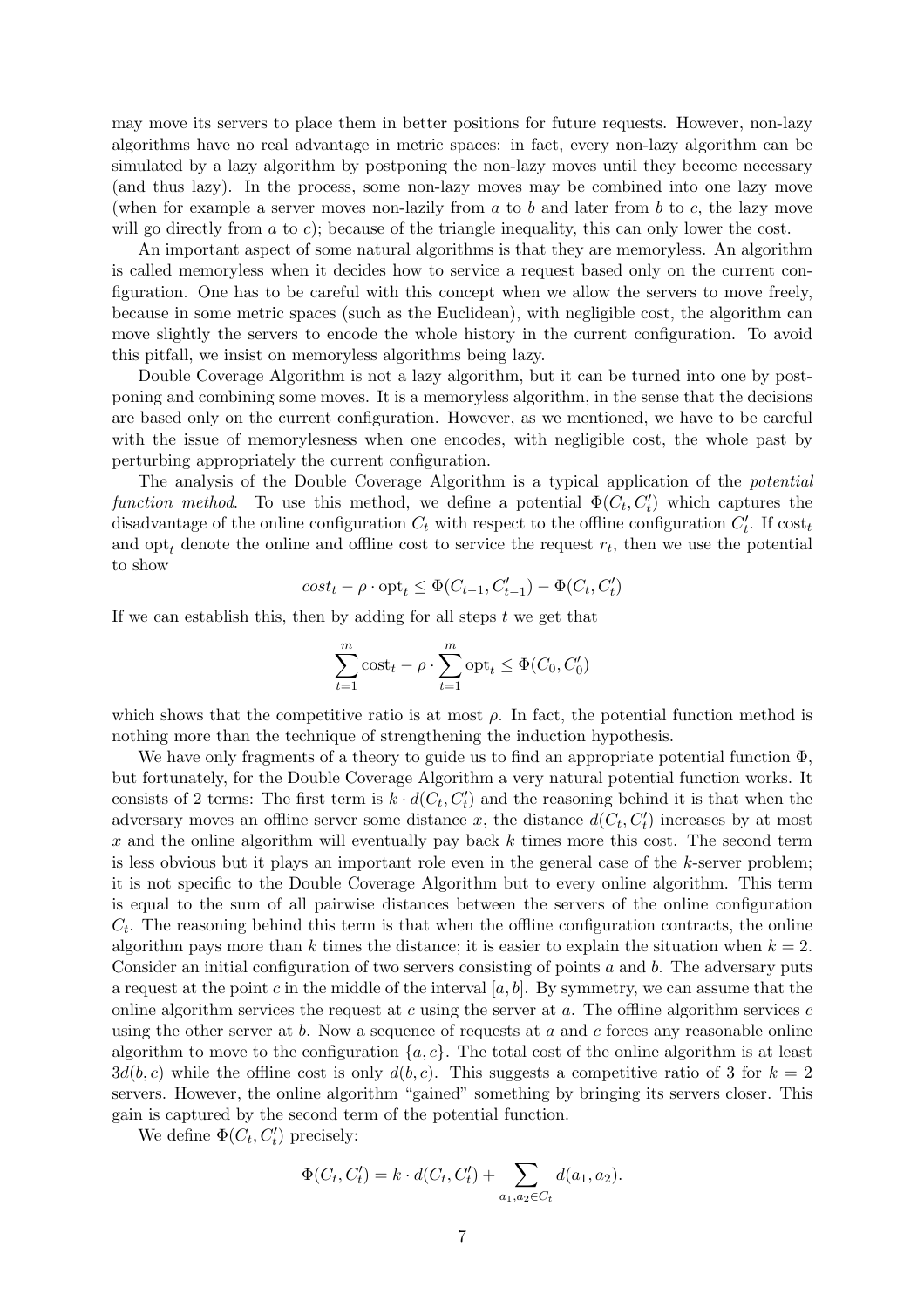The proof that the Double Coverage Algorithm is k-competitive is based on the observation that when an offline server is already at the request, the double move of the online algorithm guarantees that the first term of the potential function does not increase, because one of the two moving servers moves towards its matching point of the offline configuration; although the other online server may move away from its matching offline server an equal distance, their total contribution does not increase the matching. The other term of the potential (the sum of distances between the online servers) decreases by the total distance traveled by the two servers. More precisely, let  $s_i$  and  $s_j$  be the positions of the 2 online servers closest to the request  $r_t$ with  $d(s_i, r_t) \leq d(s_j, r_t)$ . The two servers move towards  $r_t$ ; this decreases the potential function by  $2d(s_i,r_t)$ .

Let  $C_t$ ,  $C'_t$  be the online and offline configurations after serving request  $r_t$ . The above observation implies

$$
\Phi(C_t, C'_t) \le \Phi(C_{t-1}, C'_t) - 2d(s_i, r_t) = \Phi(C_{t-1}, C'_t) - d(C_{t-1}, C_t)
$$

The same inequality

$$
\Phi(C_t, C'_t) \le \Phi(C_{t-1}, C'_t) - d(C_{t-1}, C_t)
$$
\n(2)

holds also when the request  $r_t$  is outside the interval of the k servers and only one server moves from  $s_i$  to the request  $r_t$ . Here, the first term of the potential decreases by  $k \cdot d(s_i, r_t)$ , because the online server moves closer to its matching point and the second term increases by  $(k-1) \cdot d(s_i, r_t)$ . The difference is  $d(s_i, r_t)$ , equal to the online cost  $d(C_{t-1}, C_t)$ .

The above hold for  $C_t'$  when an offline server is already at the request  $r_t$ . We have also to take into account the moves of the offline algorithm. By the definition of Φ and the properties of the metric space, we get

$$
\Phi(C_{t-1}, C_t') \le \Phi(C_{t-1}, C_{t-1}') + k \cdot d(C_{t-1}', C_t')
$$
\n(3)

Combining (2) and (3), we get

$$
d(C_{t-1}, C_t) - k \cdot d(C'_{t-1}, C'_t) \le \Phi(C_{t-1}, C'_{t-1}) - \Phi(C_t, C'_t)
$$

which implies a competitive ratio k for the Double Coverage Algorithm.

One nice property of the Double Coverage Algorithm is that it can be extended directly to tree metric spaces. To describe the Double Coverage Algorithm for tree metric spaces, we say that a server  $s_i$  is "unobstructed" if there is no other server in the unique path from  $s_i$  to the current request  $r_t$ .

Double Coverage Algorithm for trees To service request  $r_t$ , move all unobstructed servers towards  $r_t$  with equal speed. When during this process, a server becomes obstructed, it stops while the rest keep moving.

The algorithm is k-competitive for every tree metric space. The proof is almost identical to the proof above for the 1-dimensional Euclidean space.

Can we extend these ideas to other cases? The answer is positive for  $k = 2$  servers and any metric space. The underlying reason is that every metric space of 3 points is a tree metric space (in the sense that it can be isometrically embedded into a tree). In particular, the configuration  ${a_1, a_2}$  of the 2 servers and the next request  $r_t$  induce a metric subspace of 3 points which can be embedded into a tree as in Figure 1. Imagine that we extend the original metric space by adding the 3-star of the figure, so that we can apply the Double Coverage Algorithm in this new metric space. There are two hurdles to clear. First, the new space is not a tree. This is easy to solve: The potential argument of the Double Coverage Algorithm applies to it as well. Second, the Double Coverage Algorithm moves ones server to some point of the added 3-star, which is not a point of the original metric space. The solution to this is also easy: By transforming the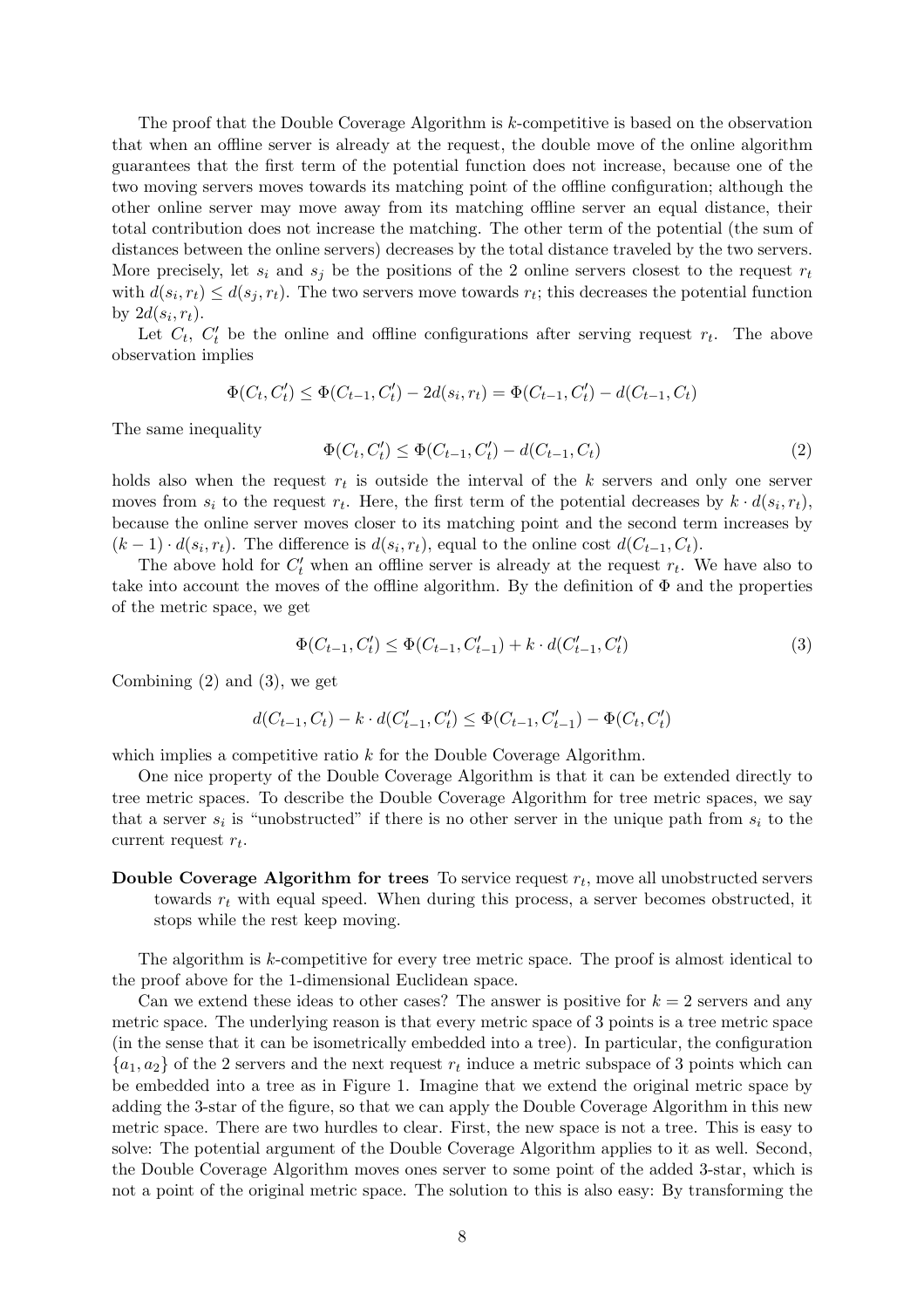

Figure 1: The 3-point metric on the left is equivalent to the star on the right.

Double Coverage Algorithm to a lazy algorithm, we guarantee that all servers move to requests, which are points of the original metric space. The scaffold of the added 3-stars (one for each request) is used only for bookkeeping by the lazy algorithm.

What about the case  $k \geq 3$ ? Unfortunately, the approach cannot be extended to this case, as there are metric spaces of 4 points (3 servers plus the request) that are not trees; for example, the cycle of equally-spaced points (for a more general view of these issues see [LO06]). It is however true that every 4-point metric space is an  $L_1$ -metric. One can try to extend these ideas to other types of metrics, in particular to  $L_1$ -metrics, and this approach had some partial success (see for example  $[CL94, L006]$ ). An interesting question is whether the general k-server problem is easier on  $L_1$ -metrics. Relevant to this question is a result that the k-server conjecture holds for the  $k = 3$  in the Manhattan plane [BCL02].

The Work Function Algorithm, which we discuss in the next section, is  $k$ -competitive on the line [BK04] and the proof is based on a potential argument, as well. However, it remains a challenging open problem whether the Work Function Algorithm is k-competitive for trees. Resolving this may prove helpful for the general case.

Open Problem. Show that Work Function Algorithm is k-competitive for trees.

#### 3.3 The Work Function Algorithm

What is the computational complexity of the offline k-server problem? We describe a dynamic programming approach which is the basis of the Work Function Algorithm, a fundamental online algorithm.

To compute the optimal solution, we can safely restrict our attention to the submetric spanned by the initial configuration and the set of requests. For every configuration  $X$ , we define  $w(C_0; r_1, \ldots, t_t; X)$  to be the cost of the optimal solution which starts at the initial configuration  $C_0$ , passes through points  $r_1, \ldots, r_t$  (in that order) and ends up at configuration X. More formally, it is

$$
w(C_0; r_1, \dots, r_t; X) = \min\{\sum_{i=1}^{t+1} d(C_{i-1}, C_i) : C_i \in M^{(k)} \text{ with } r_i \in C_i \text{, for } i = 1, \dots, t \text{ and } C_{t+1} = X\}.
$$
\n(4)

For fixed  $C_0$  and  $r_1, \ldots, r_t$ , w is a real function of  $M^{(k)}$ . We call such a function work function and denote it as  $w_{C_0;r_1,\dots,r_t}$  or simply  $w_t$ , when the parameters  $C_0$  and r are fixed. It is easy to compute the value of the work function  $w_t(X) = w(C_0; r_1, \ldots, r_t; X)$  in a dynamic programming manner. We compute for all times  $i = 1, \ldots, t$ 

$$
w_i(X) = \min\{w_{i-1}(Z) + d(Z, X) : Z \in M^{(k)} \text{ with } r_i \in Z\}
$$

using the bootstrapping values  $w_0(X) = d(C_0, X)$ .

We say that a configuration X is not in the *support* of work function  $w_t$ , when  $w_t(X) =$  $w_t(Z) + d(Z, X)$ , where Z is a different configuration with  $d(Z, X) > 0$ . The support of a work function  $w_t$  is the minimal set of configurations that completely determines the value of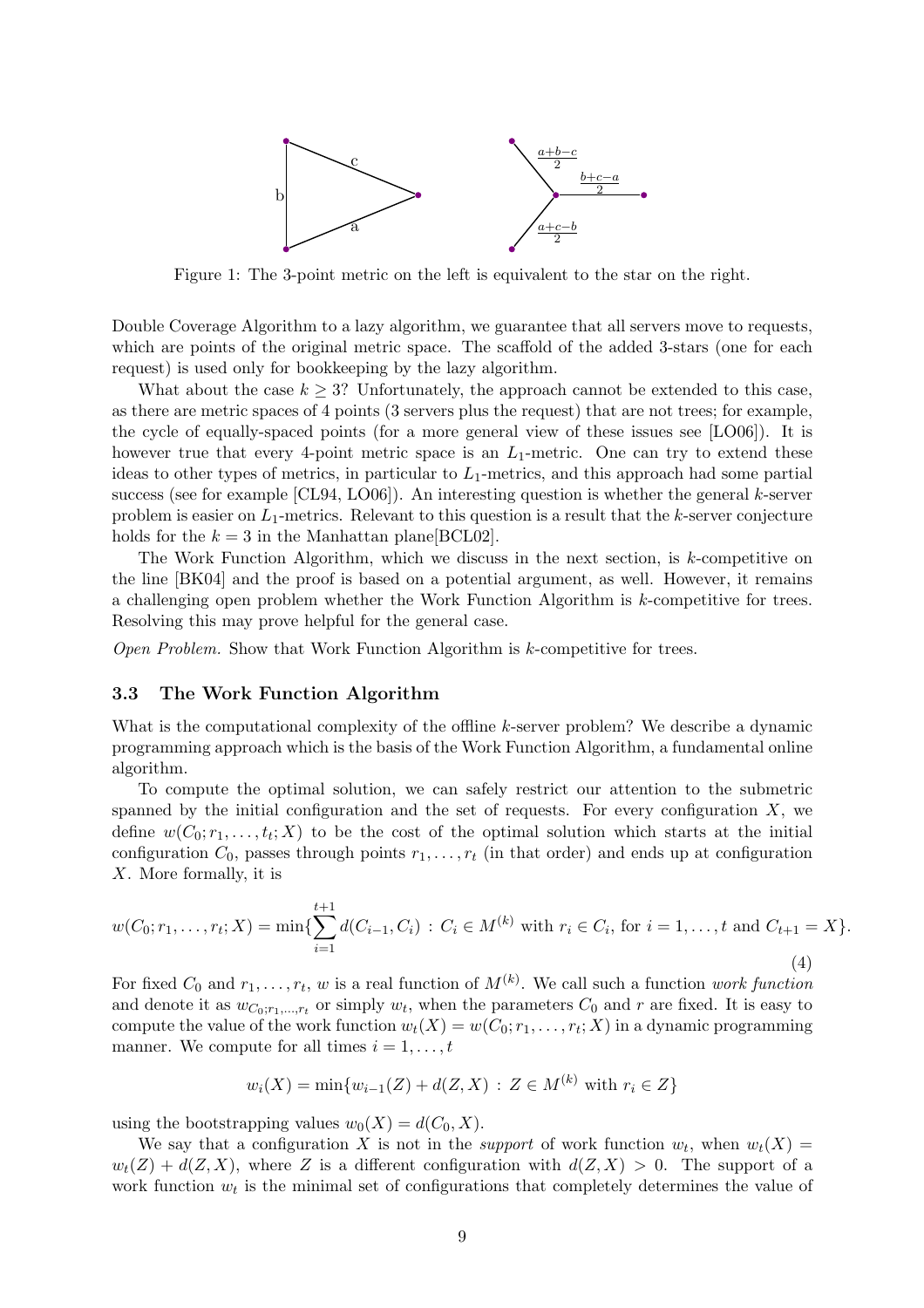$w_t$ . The work function of configurations X outside the support can be computed by  $w_t(X) =$  $\min_Z \{w_t(Z) + d(Z, X)\}\$ , where Z ranges over all configurations in the support. Intuitively, the configurations in the support are preferable to algorithms that prefer to pay later than sooner.

The most natural online algorithm is of course the Greedy Algorithm which services every request by the closest server. But is has unbounded competitive ratio because in some cases even when there is only one configuration in the support, it fails to move its servers to this configuration (for example, when an online server is far away); it therefore incurs unbounded cost while the offline algorithm occupies the configuration in the support and does not move at all. The other extreme is the Retrospective Algorithm which chases the best configuration: in every step, it moves to the configuration which minimizes the current work function  $w_t$ . It is not hard to see that Retrospective Algorithm also has unbounded competitive ratio.

The Work Function Algorithm balances the two extremes of the Retrospective Algorithm and the Greedy Algorithm.

**Definition 1.** To service the request  $r_t$ , the Work Function Algorithm moves from configuration  $C_{t-1}$  to a configuration  $C_t$  which contains  $r_t$  and minimizes

$$
w_t(C_t) + d(C_{t-1}, C_t).
$$

To understand and analyze the Work Function Algorithm we need to understand the properties of work functions. A handy notation is to represent by  $X - a + b$  the configuration that results when in configuration  $X$  we replace point  $a$  by point  $b$ .

Some obvious properties of work functions are:

1. If  $r_t \in X$ , then  $w_t(X) = w_{t-1}(X)$ ; that is, when an optimal algorithm is already at request  $r_t$ , there is no additional cost to service  $r_t$ . If  $r_t \notin X$ , then  $w_t(X) = w_t(X - x + r_t) + d(r_t, x)$ for some  $x \in X$ ; which means that to end up at configuration X, a server moves from x to  $r_t$ . Combining the two cases together, we get that for every configuration X:

$$
w_t(X) = \min_{x \in X} \{ w_{t-1}(X - x + r_t) + d(r_t, x) \},\
$$

which gives a simple way to compute by dynamic programming the values of work functions.

- 2. For every configurations X and Y:  $w_t(X) \leq w_t(Y) + d(X, Y)$ . This shows that as the values of the work function increase, they remain close (at least for bounded metric spaces). This provides the following intuition: think of the values of the work function as almost equal to the cost of the optimal algorithm.
- 3. For every configuration  $X: w_t(X) \ge w_{t-1}(X)$ . Because  $w_t(X) = w_{t-1}(X-x+r_t) + d(r_t, x)$ , for some x and by the previous property  $w_{t-1}(X) \leq w_{t-1}(X - x + r_t) + d(r_t, x)$ .

Are the previous properties enough to characterize work functions? Or to put it another way, if a function  $w_t$  satisfies these properties, does it mean that there is an initial configuration  $C_0$  and a sequence of requests r, for which  $w_t(X) = w_t(C_0; r_1, \ldots, r_t; X)$  for every X? Not necessarily. The previous properties miss an important aspect of work functions, the *quasiconvexity* property.

**Definition 2** (Quasiconvexity). For every configurations X and Y, there is a bijection h:  $X \to Y$  such that for every partition of X into  $X_1$  and  $X_2$ :

$$
w_t(X) + w_t(Y) \ge w_t(X_1 \cup h(X_2)) + w_t(h(X_1) + X_2).
$$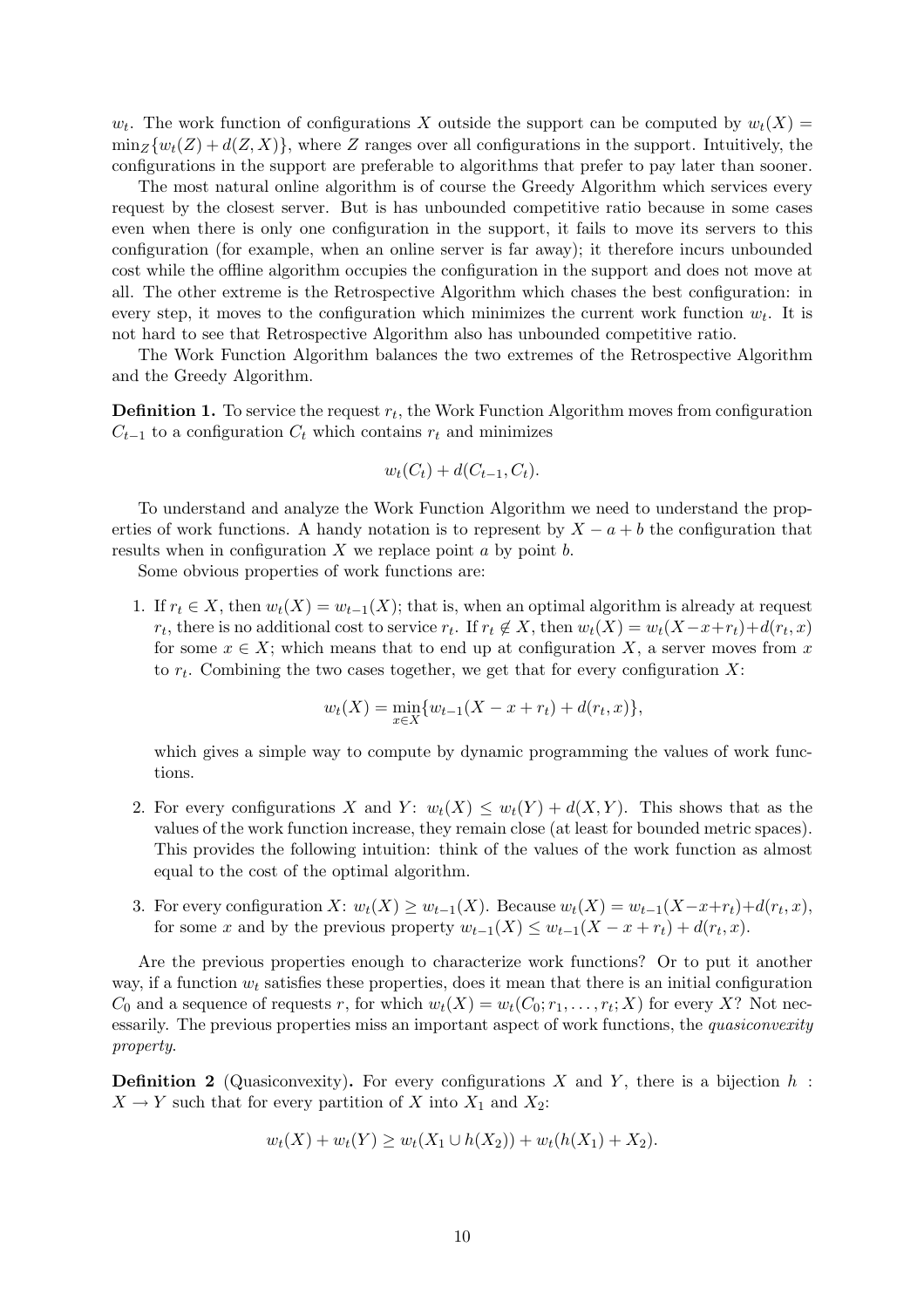There exists a simple graphical proof of the quasiconvexity property of work functions. Consider the k directed paths that start at the initial configuration  $C_0$ , pass through the requests  $r_1, \ldots, r_t$  (in the given order) and finish at the points of configuration X.  $w_t(X)$  is, by definition, the minimum weight of such paths. We call the edges of these paths X-edges and we color them blue. An obvious but crucial property of the blue edges, is that every point in  $r$  has indegree 1 and outdegree 1, every point in  $C_0$  has outdegree 1, and every point in X has indegree 1. Similarly, there are  $k$  directed paths that finish at the points of configuration  $Y$ . We call these Y -edges and color them red (see Figure 2).

We now describe a simple parity argument which gives a bijection  $h$  between the points of  $X$  and  $Y$ .

Let x be a point of X. We start at x and follow backward the unique blue  $X$ edge that points to x. Then, we follow forward the unique red Y-edge, and we keep repeating this process following alternatively X-edges backwards and Y -edges forward. We also change the colors of the edges that we traverse.

The process follows a unique path that unavoidably will end at a point  $y \in Y$ ; we set  $h(x) = y$ . It is a simple observation that if the process starts at some other point  $x' \in X$ , it will end at a different point  $y' \in Y$ . This shows that h is a bijection.

To show the quasiconvexity inequality, we apply the above process starting at each point in  $X_2$ . At the beginning, the blue edges form k paths that end at configuration X. After the changes, the blue edges form k paths that end at configuration  $X' = X_1 \cup h(X_2)$ . These k paths have length at least  $w_t(X')$  because they form a feasible but not-necessarily optimal solution for  $w_t(X')$ . Similarly the red edges at the beginning form k paths that end at configuration Y and at the end form k paths that end at configuration  $Y' = h(X_1) \cup X_2$ . The new red paths have length at least  $w_t(Y')$ . The process changed only the color of the edges, not their length. At the beginning the total length of blue and red edges is  $w_t(X) + w_t(Y)$  and at the end the total length of the blue and red edges is at least  $w_t(X') + w_t(Y')$ , which shows the quasiconvexity inequality. An example is given in Figure 2.



Figure 2: Illustrating the quasiconvexity property: Starting at  $a_1$ , we move backward to  $r_2$ , then forward to  $r_3$ , and so on, until we end up at  $b_3$ . The total length of all lines on the left is  $w_4(A) + w_4(B)$  and on the right at least  $w_4(A - a_1 + b_3) + w_4(B - b_3 + a_1)$ .

Interestingly, we don't need the fact that  $M$  is a metric space in the above argument.

We now discuss a more complicated property of work functions, the *duality property* which involves work functions at consecutive steps  $t - 1$  and t. While quasiconvexity is an important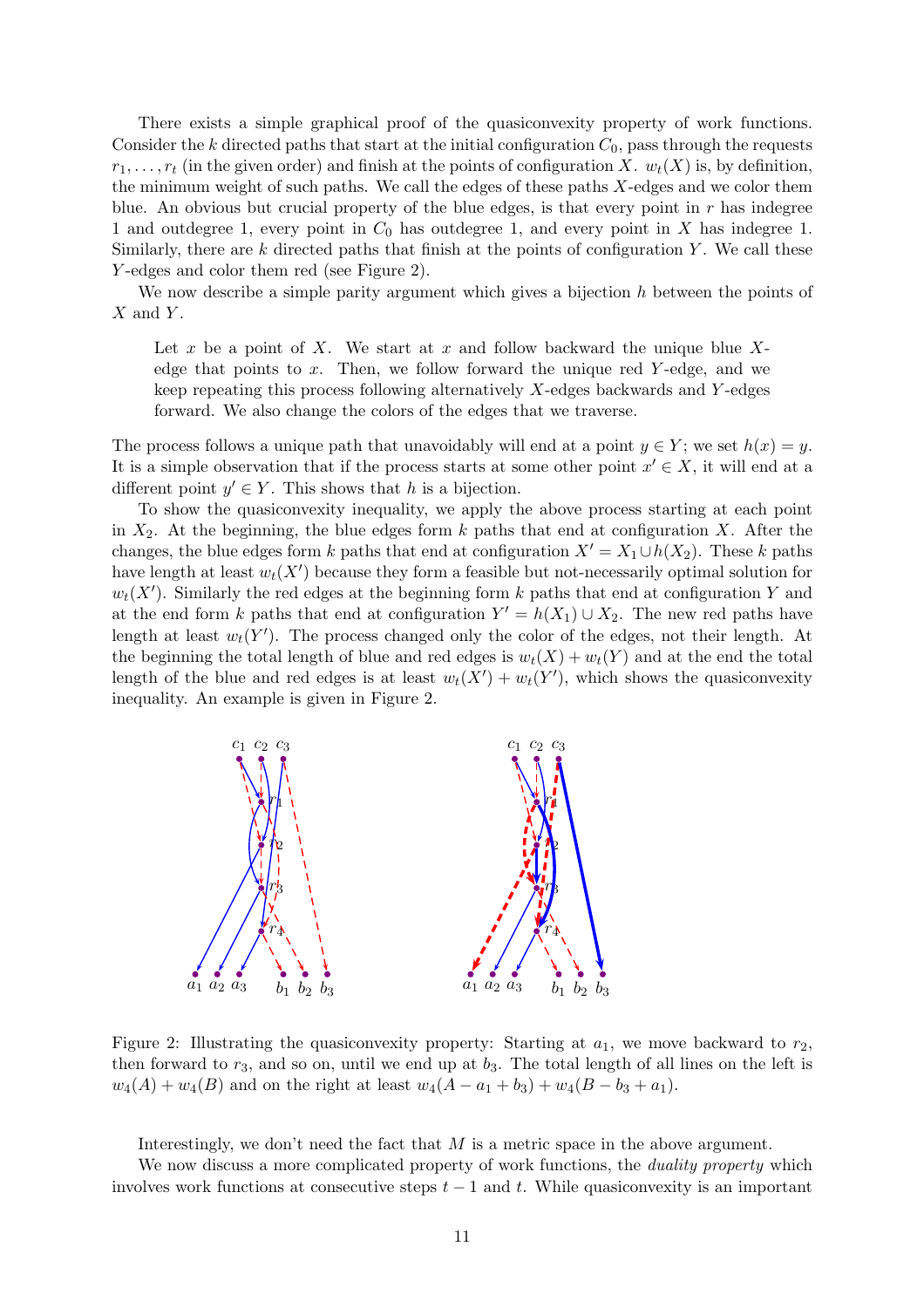property of work functions it is not used directly to prove the competitiveness of the Work Function Algorithm ; instead it is used only to establish the duality property. It is the duality property that plays central role in the proof of competitiveness.

To describe it, let's define  $d(r_t^k, X)$  to be the distance of all points of X from  $r_t$   $(r_t^k$  is like a configuration with k copies of  $r_t$ ).

**Lemma 1** (Duality property). Let A be a configuration which minimizes the expression  $w_{t-1}(X)$ −  $d(r^k_t, X)$  over all configurations X. Then A minimizes also the expression  $w_t(X) - d(r^k_t, X)$  and maximizes the expression  $w_t(X) - w_{t-1}(X)$ . That is

$$
A \subseteq \operatorname{argmin}_{X} \{w_{t-1}(X) - d(r_t^k, X)\} \Rightarrow A \subseteq \operatorname{argmin}_{X} \{w_t(X) - d(r_t^k, X)\}
$$
  
and 
$$
A \subseteq \operatorname{argmax}_{X} \{w_t(X) - w_{t-1}(X)\}
$$

A configuration in  $\arg\min_{X} \{w_{t-1}(X) - d(r_t^k, X)\}\$ is called a *minimizer* of  $r_t$  with respect to  $w_{t-1}$ . A direct consequence of the duality lemma is that

$$
\max_{X} \{ w_t(X) - w_{t-1}(X) \} = \min_{X} \{ w_t(X) - d(r_t^k, X) \} - \min_{X} \{ w_{t-1}(X) - d(r_t^k, X) \}
$$
(5)

Although there is no clear intuition why the duality property holds, its proof follows from the quasiconvexity property or by similar, albeit less straightforward, graphical parity argument (for an algebraic derivation of the quasiconvexity and the duality property see [KP95]).

The duality property is useful because of the following important lemma:

Lemma 2 (Extended Cost Lemma). If for every instance of the k-server problem

$$
\sum_{t=1}^{m} \max\{w_t(X) - w_{t-1}(X)\} \le \rho \min_{X} w_m(X) + c,\tag{6}
$$

for some constant term c which does not depend on the sequence of the requests, then the Work Function Algorithm is  $(\rho - 1)$ -competitive.

This lemma has a very important consequence: To prove the k-server conjecture, one needs only to prove (6) for  $\rho = k + 1$ , which is a property of work functions that does not involve the configurations of the online algorithm at all. Notice also how this lemma reveals the importance of the duality property which characterizes exactly the configurations that maximize the terms  $\max\{w_t(X) - w_{t-1}(X)\}\)$  that we need to bound in the Extended Cost Lemma.

The proof of the Extended Cost Lemma (due to Chrobak and Larmore[CL92d]) is a direct consequence of the definition of the Work Function Algorithm: By definition, the configuration  $C_t$  of the Work Function Algorithm at time t is a configuration which contains  $r_t$  and minimizes  $w_t(X) + d(C_{t-1}, X)$ , or equivalently  $w_{t-1} + d(C_{t-1}, X)$  as X contains  $r_t$ . But by the definition of work functions, the value of the work function  $w_t(C_{t-1})$  is computed with exactly the same expression:  $w_t(C_{t-1}) = \min_{X : r_t \in X} \{w_{t-1}(X) + d(X, C_{t-1})\}.$  Therefore we get an important property of the Work Function Algorithm:

$$
w_t(C_{t-1}) = w_{t-1}(C_t) + d(C_{t-1}, C_t).
$$
\n<sup>(7)</sup>

This is a property which characterizes the Work Function Algorithm and provides some intuition on how the Work Function Algorithm works: The online algorithm tries to mimic the lower bound situation in Section 3.1 and moves in the opposite direction of some offline algorithm. In particular, to service the request  $r_t$ , the Work Function Algorithm moves from  $C_{t-1}$  to  $C_t$ , while an optimal algorithm services the request  $r_t$  and moves in the opposite direction, from  $C_t$ to  $C_{t-1}$ .

The total cost of the Work Function Algorithm at step t is  $d(C_{t-1}, C_t) = w_t(C_{t-1})$  –  $w_{t-1}(C_t) = w_t(C_{t-1}) - w_{t-1}(C_{t-1}) - (w_t(C_t) - w_{t-1}(C_{t-1}))$ . We add and subtract the term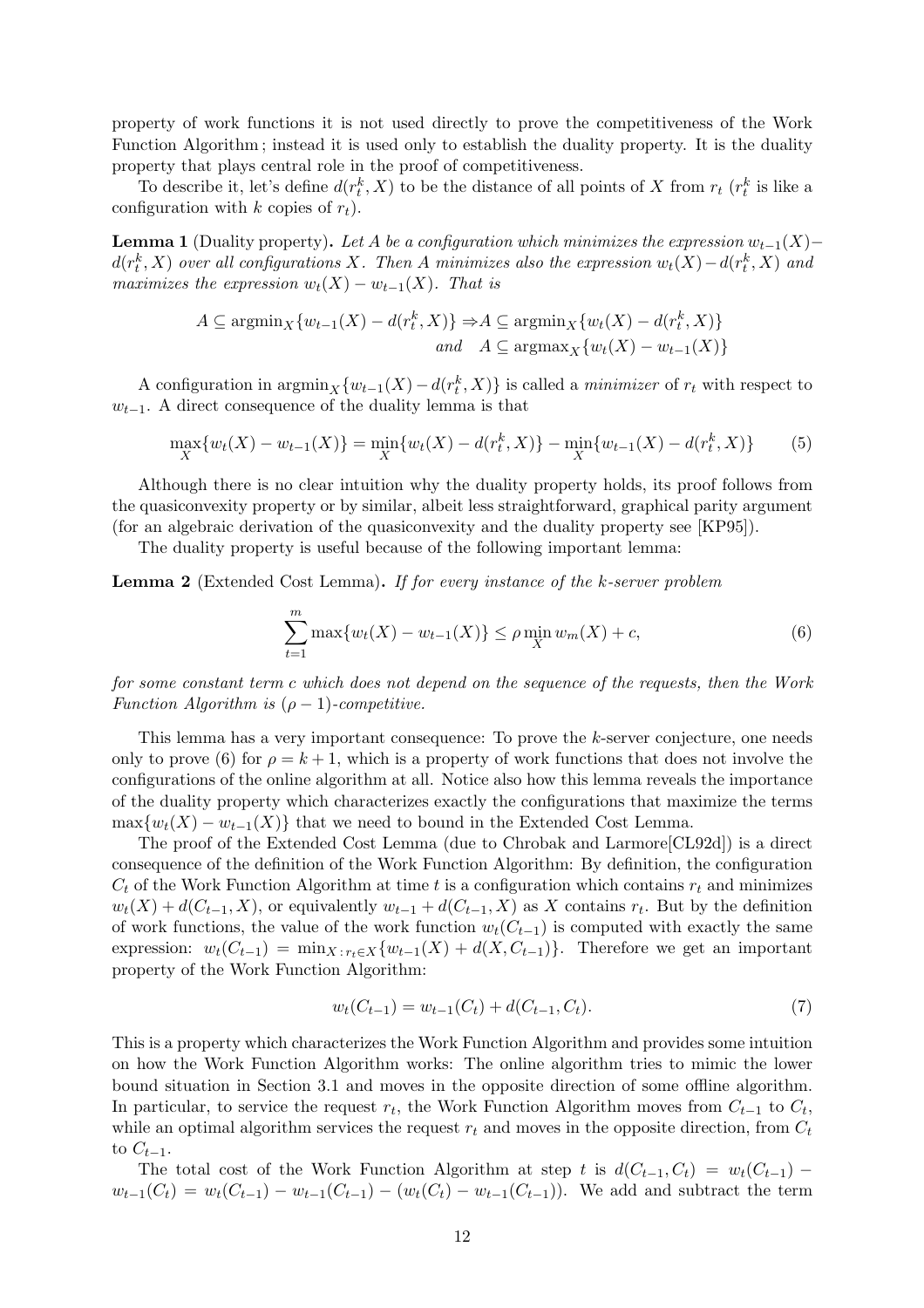$w_{t-1}(C_{t-1})$  because the second term telescopes (i.e., if we take the sum over t, the intermediate terms cancel out). For the first term  $w_t(C_{t-1})-w_{t-1}(C_{t-1})$ , Chrobak and Larmore took a bold step and bounded it by  $\max_{X} \{w_t(X) - w_t(X)\}\$ . With this, we get that the total cost of the Work Function Algorithm is:

$$
\sum_{t=1}^{m} d(C_{t-1}, C_t) \leq \sum_{t=1}^{m} (w_t(C_{t-1}) - w_{t-1}(C_{t-1}) - (w_t(C_t) - w_{t-1}(C_{t-1})))
$$
  

$$
\leq \sum_{t=1}^{m} \max_{X} \{w_t(X) - w_t(X)\} - (w_m(C_m) - w_0(C_0)).
$$

Taking into account that  $w_m(C_m) \leq w_m(X) + d(C_m, X)$ , we see that the Extended Cost Lemma is true.

The duality property together with the Extended Cost Lemma give us a firm ground to prove bounded competitive ratio of the Work Function Algorithm. We need to find a way to bound max<sub>X</sub>{w<sub>t</sub>(X) – w<sub>t−1</sub>(X)}, or by using the duality property to bound min<sub>X</sub>{w<sub>t</sub>(X) –  $d(r_t, X)$  –  $\min_X \{w_{t-1}(X) - d(r_t, X)\}.$  Notice that the second min involves  $r_t$  and not  $r_{t-1}$ (and therefore this expression does not telescope when we sum over  $t$ ). To show that the Work Function Algorithm is  $\rho - 1$  competitive we need only to show that if we sum this expression over t, it is bounded above by  $\rho \min_X w_m(X) + c$ , where c is independent of the sequence of requests:

$$
\sum_{t=1}^{m} \min_{X} \{ w_t(X) - d(r_t, X) \} - \sum_{t=1}^{m} \min_{X} \{ w_{t-1}(X) - d(r_t, X) \} \le \rho \min_{X} w_m(X) + c. \tag{8}
$$

The general idea for bounding the competitive ratio of the Work Function Algorithm is based on a potential argument. A typical such argument runs as follows: Let

$$
\psi_t(A_0, b_0, b_1 \ldots, b_p) = w_t(A_0) - d(b_0^k, A_0) + \chi_t(b_0, b_1, \ldots, b_n)
$$

be an expression where  $\chi_t(b_0, b_1, \ldots, b_n)$  is the sum of the value of the work function  $w_t$  on some configurations (each one consisting of points in  $\{b_0, \ldots, b_p\}$ ) plus an arithmetic expression involving some distances of the same points. We illustrate the ideas by an example which we will employ to prove that Work Function Algorithm is 2-competitive for  $k = 2$ . We will use the expression  $\psi_t(A_0, b_0, b_1, b_2) = w_t(A_0) - d(b_0^2, A_0) + w_t(\{b_0, b_1\}) + w_t(\{b_0, b_1\}) - d(b_1, b_2).$ 

Notice the similarity of the terms that we want to bound in  $(8)$  with the first part of  $\psi_t$ , but pay attention to the fact that instead of  $r_t$  we have  $b_0$ . The role of  $\chi_t$  is less obvious, but think of it as some premium that we have to pay to get a desired property of  $\psi_t$ . What is this desired property? We want  $b_0$  to be equal to  $r_t$  when we minimize  $\psi_t$ . More precisely, when we take the minimum of  $\psi_t$  over all possible points of the metric space, this minimum should be achieved when  $b_0$  is the last request  $r_t$ . This is the crucial technical step in the proof; it requires that we must establish

$$
\min_{A_0,b_0,...,b_p} \psi_t(A_0,b_0,...,b_p) = \min_{A_0} \{w_t(A_0) - d(r_t^k,A_0)\} + \min_{b_1,...,b_p} \chi_t(r_t,b_1,...,b_p).
$$

Once we have established the above, we can easily show that the competitive ratio of the Work Function Algorithm is equal to the number of the values of the work function that appear in the expression  $\chi_t$ . The reason is this: Take  $A_0^*, b_0^* = r_t, b_1^*, \ldots, b_p^*$  that minimize  $\psi_t$ . The minimum of  $\psi_{t-1}$  is at most  $\min_{A_0} \psi_{t-1}(A_0, r_t, b_1^*, \ldots, b_p^*) = \min_{A_0} \{w_{t-1}(A_0) - d(r_t^k, A_0) +$  $\chi_{t-1}(r_t, b_1^*, \ldots, b_p^*)\}$ . If we take into account that  $\chi_t$  is nondecreasing in t (because its terms are either constant distances or work function values that can only increase), we get that

$$
\min_{A_0,b_0,...,b_p} \psi_{t-1}(A_0,b_0,...,b_p) \leq \min_{A_0} \{w_{t-1}(A_0) - d(r_t^k,A_0)\} + \chi_t(r_t,b_1^*,...,b_p^*)
$$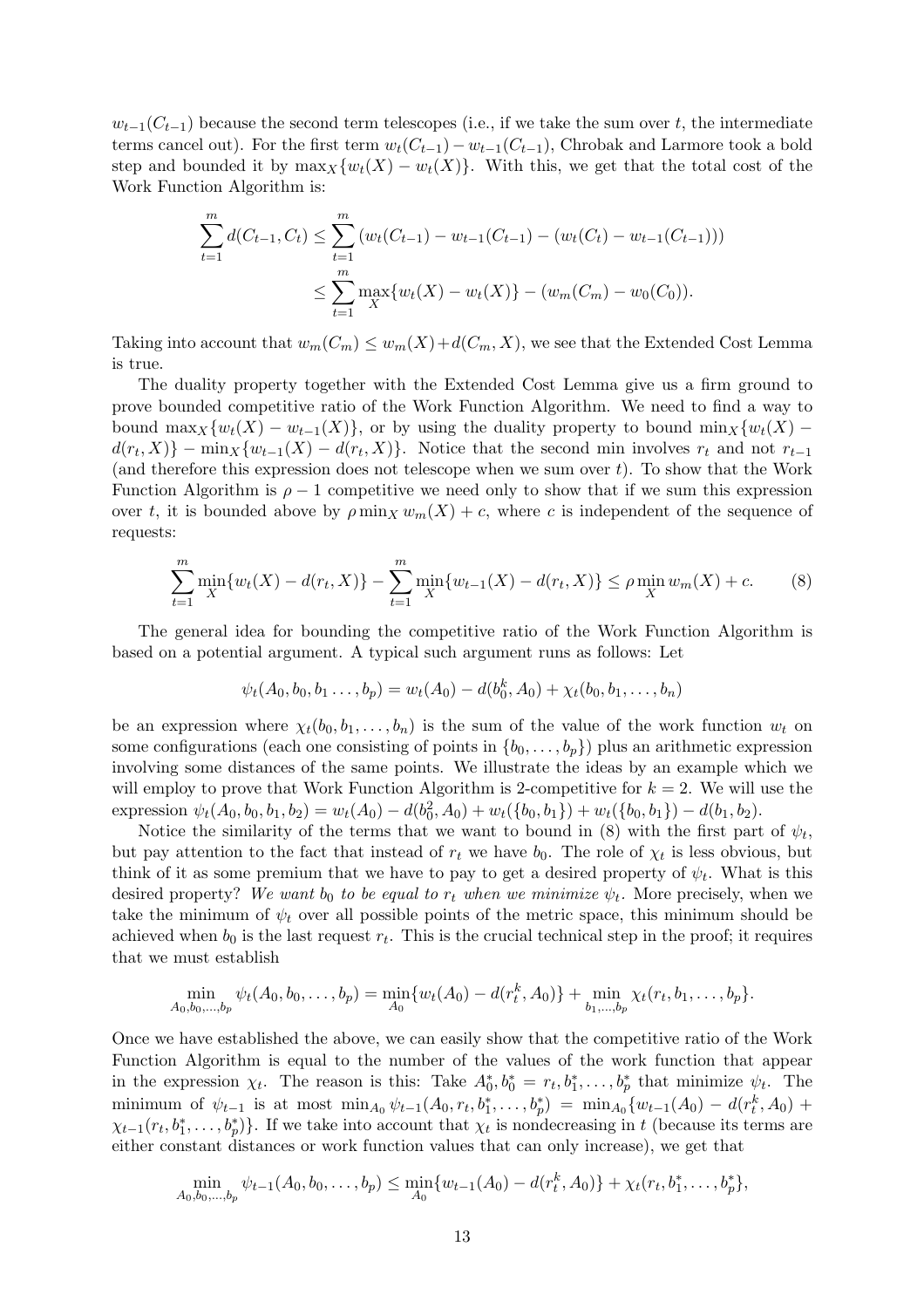and therefore

$$
\min_{A_0, b_0, \dots, b_p} \psi_t(A_0, b_0, \dots, b_p) - \min_{A_0, b_0, \dots, b_p} \psi_{t-1}(A_0, b_0, \dots, b_p) \ge
$$
  

$$
\min_{A_0} \{w_t(A_0) - d(r_t^k, A_0\} - \min_{A_0} \{w_{t-1}(A_0) - d(r_t^k, A_0)\}.
$$

If we sum this over t, the left side telescopes and it is (up to an additive constant<sup>3</sup>)  $\min_{A_0,b_0,...,b_n} \psi_m(A_0,b_0,...,b_p)$ . Now, we are essentially done. The intuitive reason is that each value of work function in  $\psi_m$  is approximately equal to the optimal cost since they differ by the distance of two configurations (recall the property of work functions:  $w_t(X) \leq w_t(Y) + d(X, Y)$ ). Intuitively the value of  $\psi_m$  is approximately equal to the number  $\rho$  of work function values in it. More precisely, the value  $\min_{A_0,b_0,\dots,b_p} \psi_m(A_0,b_0,\dots,b_p)$  is at most  $\rho \min_X w_m(X)$  plus a constant, which shows that the Work Function Algorithm has competitive ratio at most  $\rho - 1$ .

We return to the example for  $k = 2$  to illustrate the above approach. Consider again the expression  $\psi_t(A_0, b_0, b_1, b_2) = w_t(A_0) - d(b_0^2, A_0) + w_t(\{b_0, b_1\}) + w_t(\{b_0, b_1\}) - d(b_1, b_2)$ . Using the above proof outline, to show that the Work Function Algorithm is 2-competitive, it suffices to show that this expression is minimized when  $b_0 = r_t$ . Once we have the right  $\psi_t$ , this can be done by case analysis. We discuss only one case here: Let  $A_0 = \{a_1, a_2\}$  and suppose that

$$
w_t({a_1, a_2}) = w_{t-1}({a_1, r_t}) + d(a_2, r_t)
$$
  
\n
$$
w_t({b_0, b_1}) = w_{t-1}({r_t, b_1}) + d(b_0, r_t)
$$
  
\n
$$
w_t({b_0, b_2}) = w_{t-1}({b_0, r_t}) + d(b_2, r_t).
$$

Then if we substitute these values, we observe that

$$
\psi_t(A_0, b_0, b_1, b_2) = \psi_{t-1}(\{r_t, b_1\}, r_t, a_1, b_0)
$$
  
+ 
$$
(d(a_2, r_t) + d(b_0, r_t) - d(b_0, a_2)) + (d(b_2, r_t) + d(r_t, b_1) - d(b_1, b_2))
$$
  

$$
\geq \psi_{t-1}(\{r_t, b_1\}, r_t, a_1, b_0).
$$

The other cases are handled similarly and we get a proof of the k-server conjecture for the special case of  $k = 2$ .

Theorem 2. In every metric space, the Work Function Algorithm for the 2-server problem has competitive ratio 2.

Why don't we just take  $\psi_t = w_t(A_0) - d(r_t^k, A_0)$ ? Wouldn't this prove a small competitive ratio? The short answer is that this  $\psi_t$  is not of the above form (even with  $\chi_t = 0$ ). The above argument relies on the fact that  $r_t$  is not part of the definition of  $\psi_t$ ; otherwise it should be replaced by  $r_{t-1}$  in  $\psi_{t-1}$  which would destroy the proof. After all,  $r_t$  is special for  $w_t$  because it is the last request, but it has no special meaning at all for  $w_{t-1}$ . The purpose of the expression  $\chi_t$  is exactly this: to guarantee that  $b_0 = r_t$  when we minimize  $\psi_t$ .

Can we find a good  $\psi_t$  expression for arbitrary k that proves the k-server conjecture? Unfortunately, we don't know how to do this, even for the case of  $k = 3$ . Perhaps this exact argument may not work for  $k > 2$ , but it is very possible that a similar approach works (for example, one in which  $\chi_t$  contains also the min operator).

If we however are willing to settle for something less ambitious, the above argument works for every k (and it is in fact less involved than the case analysis of  $k = 2$ ).

Theorem 3. In every metric space, the Work Function Algorithm algorithm for the k-server problem has competitive ratio at most  $2k - 1$ .

<sup>&</sup>lt;sup>3</sup>A minor technical detail: The constant is  $\min_{A_0,b_0,...,b_p} \psi_0(A_0,b_0,...,b_p)$ . For unbounded metric spaces, this may be unbounded in some cases. We have to be careful when select  $\psi$  to guarantee that this is not the case.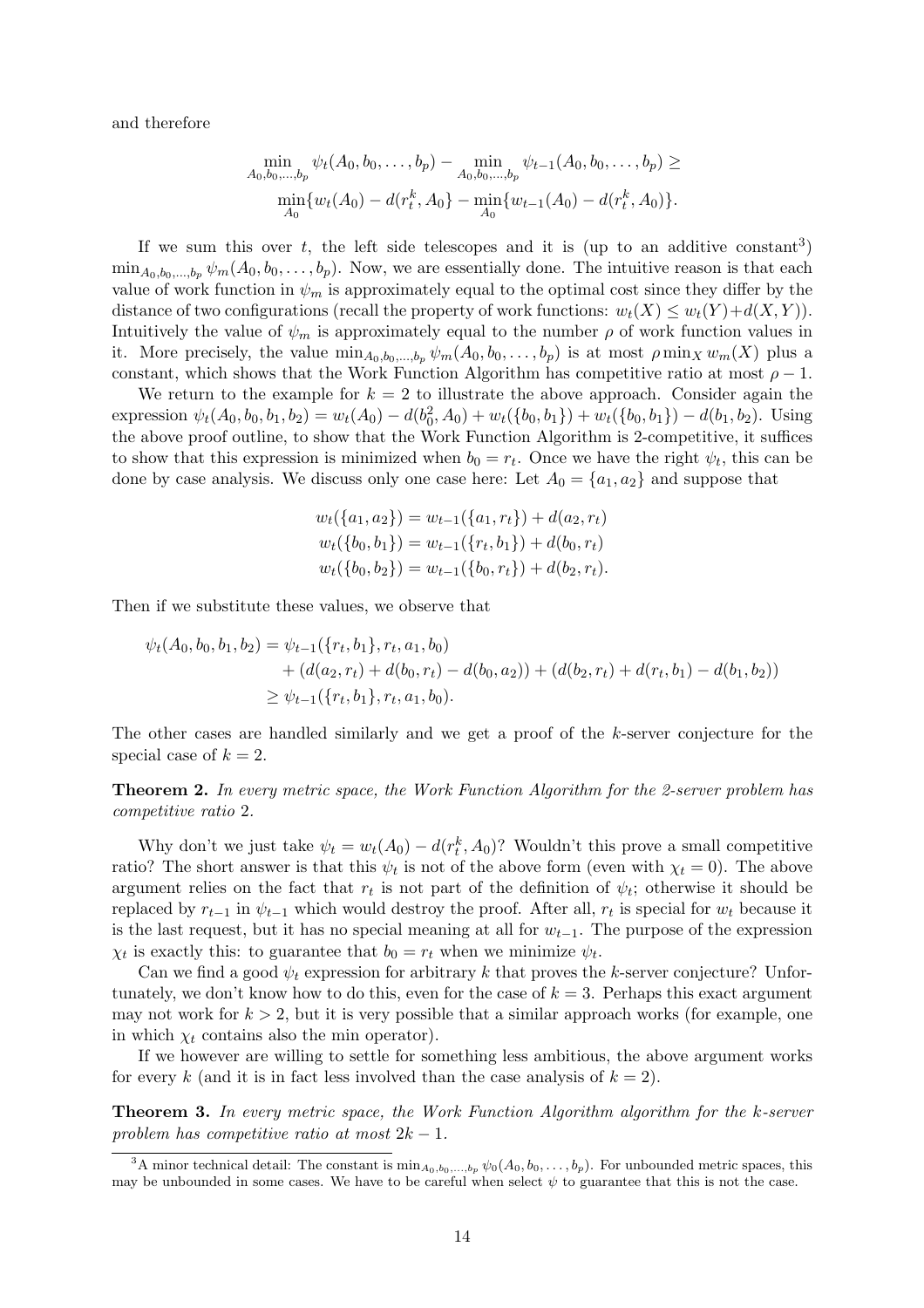The proof is based on the following  $\psi_t$ :

$$
\psi_t(A_0, b_0, A_1, b_1, \dots, A_{k-1}, b_{k-1}) = w_t(A_0) - d(b_0^k, A_0) + \sum_{i=1}^{k-1} (w_t(A_i) - d(b_i^k, A_i)) + k \cdot w_t(\{b_0, \dots, b_{k-1}\})
$$

$$
= \sum_{i=0}^{k-1} (w_t(A_i) - d(b_i^k, A_i)) + k \cdot w_t(\{b_0, \dots, b_{k-1}\}).
$$

This expression not only has the desired form but it is also symmetric. This makes it easier to apply the above reasoning: it suffices to show that when we minimize  $\psi_t$  some of the  $b_i$ 's can be equal to  $r_t$ . But this is the least complicated part of the proof: Let  $B = \{b_0, \ldots, b_{k-1}\}$  and let  $w_t(B) = w_{t-1}(B - b_i + r_t) + d(b_i, r_t) = w_t(B - b_i + r_t) + d(b_i, r_t)$ , for some  $i = 0, \ldots, k-1$ . Then, we can use the triangle inequality to substitute  $b_i$  by  $r_t$  in B. To simplify the presentation, let's focus on the part of  $\psi_t$  that involves  $b_i$ :

$$
w_t(A_i) - d(b_i^k, A_i) + k \cdot w_t(B) = w_t(A_i) - d(b_i^k, A_i) + k \cdot w_t(B - b_i + r_t) + k \cdot d(b_i, r_t)
$$
  
 
$$
\geq w_t(A_i) - d(r_t^k, A_i) + k \cdot w_t(B - b_i + r_t).
$$

It follows that the minimum value of  $\psi_t$  is achieved when some of the  $b_i$ 's is  $r_t$ . By the symmetry of the  $\psi_t$  expression, we can assume that  $b_0 = r_t$ . The expression  $\psi_t$  includes the sum of 2k values of  $w_t$ , and by the above argument, the Work Function Algorithm has competitive ratio  $2k - 1$ .

Can we improve the above? Many parts of the argument seem at first glance to be easy to improve, but there has been no progress in this direction in the last 15 years.

Similar arguments show that the Work Function Algorithm is k-competitive for special cases. The arguments differ slightly from the above, in the sense that the potential  $\psi_t$  may not have the above form exactly. However, the reasoning is very similar (and in most cases easier).

- Metric spaces with  $k+1$  points. Take  $\psi_t$  to be the sum of the values of all possible configurations. There are  $k + 1$  such configurations, and one of them is guaranteed to be a minimizer. Notice that we don't need the term  $-d(b_0^k, A_0)$  or the duality property.
- The 1-dimensional Euclidean space [BK04]. To simplify, consider the case where all requests are in some interval  $[L, R]$ . An easy argument shows that there is a minimizer which contains only copies of the extreme points L and R. Take as  $\psi_t = \sum_{i=0}^k w_t (L^i R^{k-i})$ and apply a similar argument as above.
- Weighted star (or weighted paging) [BK04] A more complicated potential establishes the k-server conjecture for metric spaces where all the requests are placed at the leaves of a weighted star.
- Metric spaces with  $k+2$  points [KP96]. For this case a non-trivial potential  $\psi_t$  is needed. Let  $\mathcal T$  be the set of all spanning trees of the metric space  $M$ : Take  $\psi_t = \min_{T \in \mathcal T} \sum_{[v_1, v_2] \in T} (w(M$  $v_1 - v_2$ ) +  $d(v_1, v_2)$ ). It can be shown that  $\psi_t$  contains a minimizer. Since the tree has  $k+1$  edges, the sum inside  $\psi_t$  has  $k+1$  work function values. It follows with a similar argument as above that the Work Function Algorithm is k-competitive. A proof with a different potential was given in [BK04].

Extending this to metrics with  $k + 3$  points does not seem to be easy.

For a different proof of the main result of this section see [Kou99].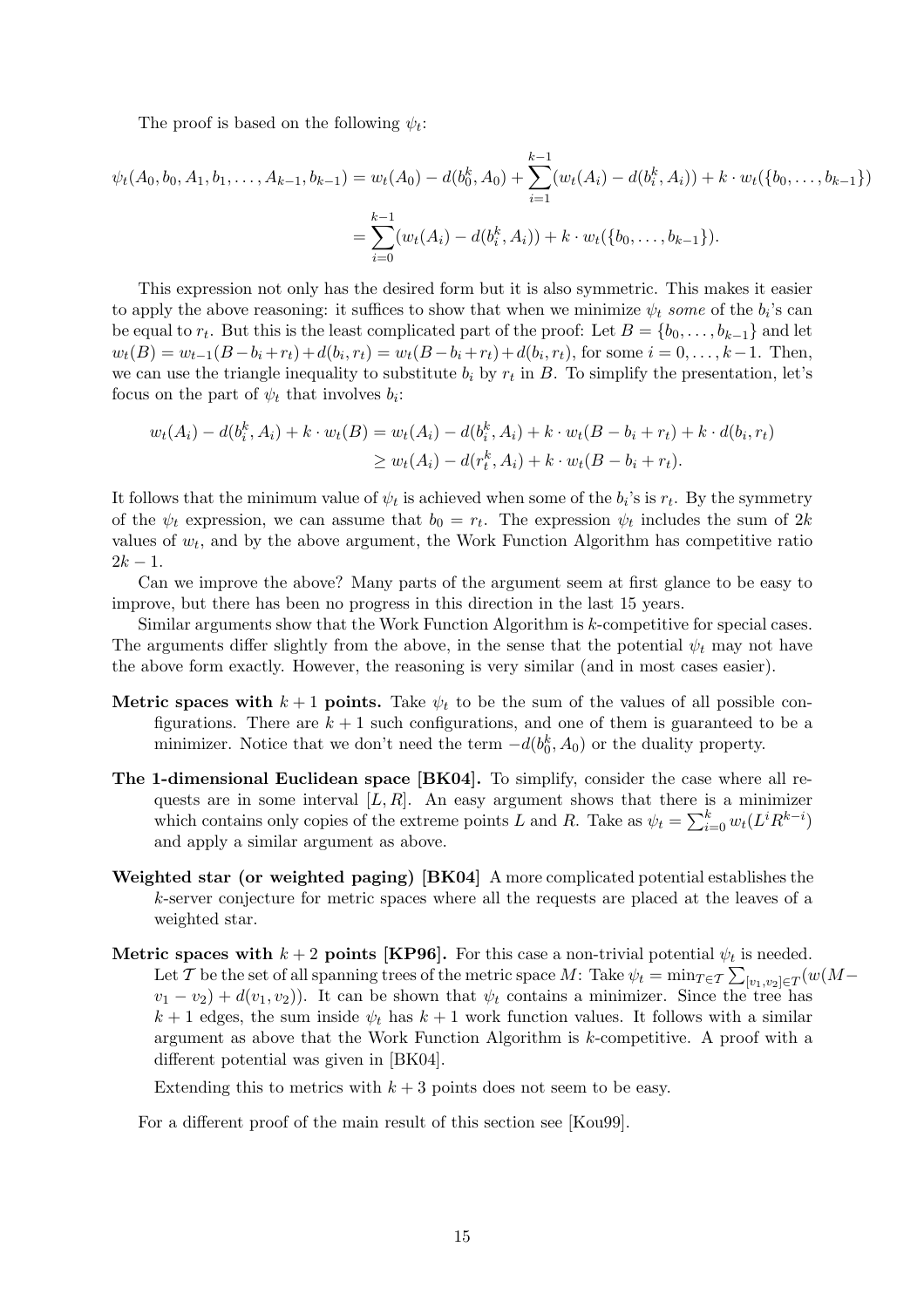### 4 Metrics with  $k+1$  points

The special case of the k-server problem for metric spaces of  $k+1$  points is of particular interest. It is much simpler than the general problem, but it is an important testing ground of many ideas.

For the deterministic case, the situation is much clearer than the general problem because given an online algorithm there is a unique optimal adversary: at any point in time, there is exactly one point of the metric not covered and this is where the adversary should place the next request. This creates a unique adversarial sequence of requests.

Also, by paying attention to the point not covered by the  $k$  servers, we get the equivalent evader problem: There is one evader which lives in the  $k + 1$  points of some metric space M. There is a sequence of requests and when the request is at the point covered by the evader the evader has to relocate. The objective is again to minimize the total distance traveled by the evader. In the context of randomized algorithms, the evader problem is also known as the cat and mouse game.

A natural algorithm for the k-server is the Balance Algorithm which tries to distribute the work fairly to the servers: For every server, the algorithm maintains the total distance traveled by the server so far; it services a request by the server that has the minimum sum of the distance traveled so far plus its distance to the request. In other words, the Balance Algorithm is the algorithm that greedily tries to be minmax fair (greedily minimizes the maximum accumulated distance among the servers). This algorithm raises game-theoretic issues to the  $k$ -server problem that have not been explored. Similar issues for other online problems have some outstanding open problems (and in particular the carpool fairness problem [AAN+98]).

Interestingly, the Balance Algorithm is k-competitive for metrics of  $k + 1$  points. In fact, if the Balance Algorithm is properly initialized, it becomes identical to the Work Function Algorithm for this special case. The reason behind it is the following: The defining property (7) of the Work Function Algorithm is  $w_t(C_{t-1}) = w_t(C_t) + d(C_{t-1}, C_t)$ . The correspondence with the Balance Algorithm is the following: the accumulated distance of a server at point  $x$  is equal to the work function at the remaining points. If the accumulated cost of the server that moves to the request  $r_t$  is  $w_{t-1}(C_t) = w_t(C_t)$  before the move, it becomes  $w_t(C_t) + d(C_{t-1}, C_t) = w_t(C_{t-1})$ after the move, which shows that the Balance Algorithm parallels exactly the behavior of the Work Function Algorithm.

The natural definition of Balance Algorithm applies also to metrics with more points, but not its competitiveness. In particular, the Balance Algorithm has unbounded competitive ratio even for the simple case of  $k = 2$  and 4 points. If we however make the Balance Algorithm more greedy by weighting differently the accumulated distance of the servers and the cost of moving to the request, the Balance Algorithm has bounded competitive ratio for  $k = 2$ . For example, by weighting the distance to the request with a factor of 2, the competitive ratio is at most 10 [IR91] but no better than 6 [CL91a].

The study of randomized algorithms for  $k+1$  points is much more complicated and interesting. We consider here memoryless randomized algorithms. Memoryless randomized algorithms are better described in the framework of the evader problem. A memoryless algorithm for the evader problem is defined by the probabilities  $p_{ij}$ : when the evader is at point i and there is a request at it, the evader relocates to point j with probability  $p_{ij}$ . The situation is captured essentially by the random walk on the points of the metric space with probabilities  $p_{ij}$ . The reason is the following: Without loss of generality, the online algorithm plays against a lazy offline algorithm. Suppose that the game starts at point  $a_0$ . The adversary places a request at  $a_0$  and say that the offline algorithm moves to some point  $a_1$ . The online algorithm also moves randomly to some point other than  $a_0$ . The adversary knows only the probabilities but not the actual point of the online algorithm. The best strategy for the adversary is to request the points different from  $a_1$  many times. This forces the online algorithm to take a random walk that ends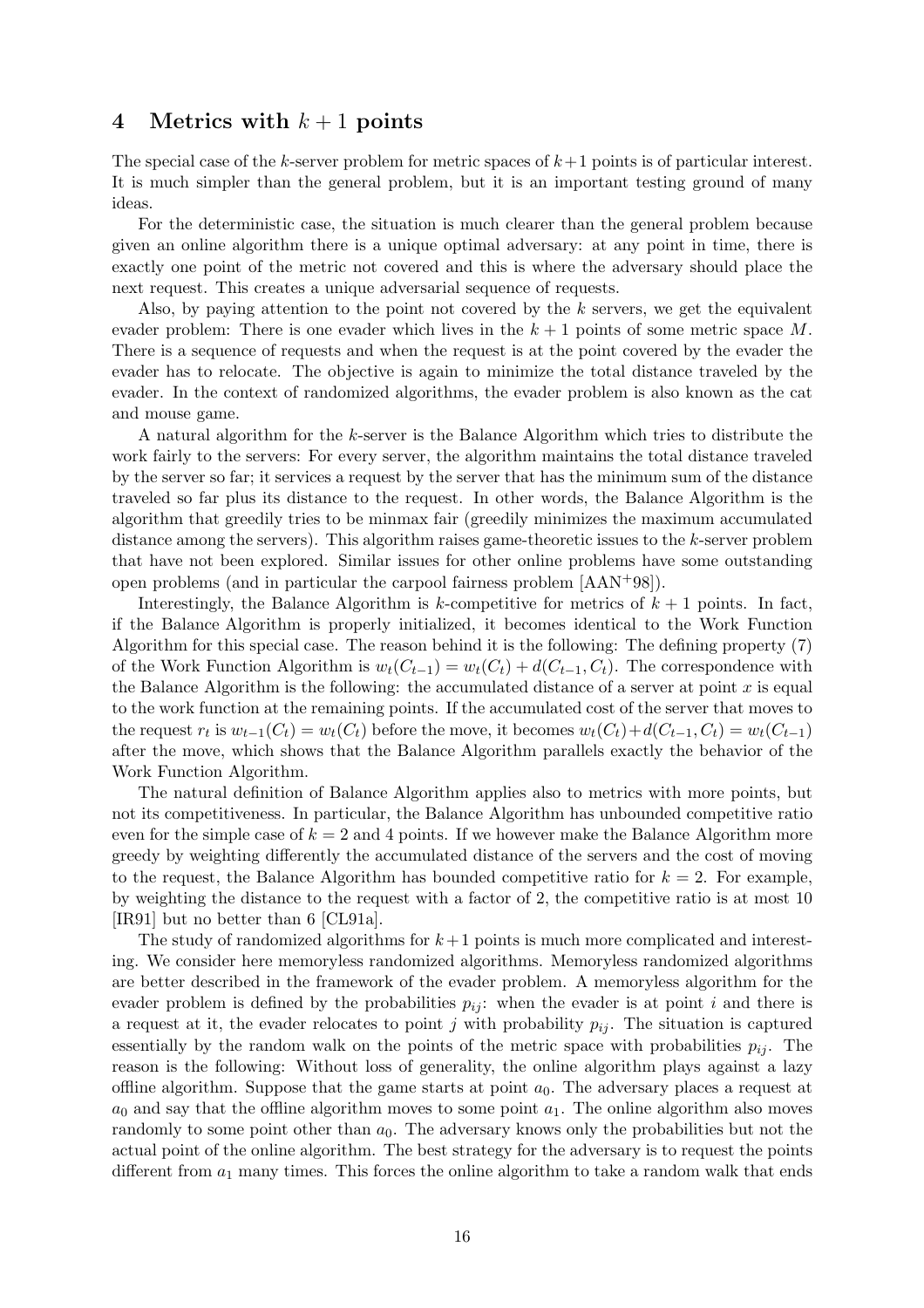at  $a_1$ . At the same time, the offline algorithm stays put at point  $a_1$  incurring zero cost. After enough requests, the probability that the online evader converged to point  $a_1$  is arbitrarily close to 1. Then the adversary places a request at  $a_1$ , the offline algorithm moves to some point  $a_2$ and the situation is repeated. The cost of the offline algorithm is  $\sum_{t=1}^{m} d(a_{t-1}, a_t)$ , while the cost of the online algorithm is arbitrarily close to  $\sum_{t=1}^{m} h(a_{t-1}, a_t)$ , where  $h(x, y)$  is the weighted hitting time of the random walk: the expected distance traveled by the random walk which starts at x and ends the first time it reaches y. The competitive ratio is (up to an additive term) the worst-case ratio of these costs. A simple observation is that worst-case happens when the points  $a_0, \ldots, a_m$  move around a simple cycle (except perhaps an initial path that leads to this cycle). In summary, the competitive ratio of a memoryless randomized algorithm is equal to the maximum among all simple cycles  $c$  of the "stretch" of  $c$ : "stretch" is the expected distance of the random walk to visit all points of the cycle in order over the length of the cycle.

The following theorem shows that memorylessness is a severe restriction given that for metric spaces with  $k + 1$  points we know that online algorithms with memory have polylogarithmic competitive ratio.

**Theorem 4.** For every metric space of at least  $k + 1$  points, no memoryless randomized algorithm has competitive ratio less than k.

To see this, consider the stationary probabilities  $\pi_i$  of the random walk with probabilities  $p_{ij}$ ; if the random walk has no stationary distribution, the situation can be handled similarly. Consider the inverse random walk that goes backwards in time with derivation probabilities  $p'_{ij} = p_{ji}\pi_j/\pi_i$ . This has the same stationary distribution  $\pi'_i = \pi_i$ . To get the lower bound, the adversary creates a random sequence following the inverse random walk. The claim is that on expectation each edge is traversed  $k$  times more by the online algorithm than the offline algorithm. The nice property of this argument is that the distances are essentially ignored; it is therefore sufficient to establish the claim for the well-studied unweighted random walks.

Intuitively, this lower bound is the analog of the deterministic lower bound. Consider again the situation of the deterministic lower bound where the online evader plays against  $k$  offline evaders and when the online evader moves from point  $a$  to point  $b$ , the offline evader at point b moves to point a. Now consider that the online algorithm does a random walk instead of moving deterministically and notice that the moves of each of the  $k$  adversaries follow the inverse random walk. Although the adversary against the randomized online algorithm does not know its position, with the help of the memorylessness property one can turn this intuition into a rigorous argument (for a more formal argument see [CDRS93]).

Interestingly, for every metric space of  $k + 1$  points this lower bound is tight: there is a memoryless online algorithm with competitive ratio  $k$ . The description of an algorithm is much more intuitive for *resistive* metric spaces. Resistive metric spaces are defined as follows: Consider an electrical network of  $k+1$  points consisting of resistances  $R_{ij}$  between every pair of points  $i$  and  $j$ . The effective resistance between every pair of points of such a network satisfies the triangle inequality, and it defines therefore a metric  $M(R)$ ; such metrics are called resistive.

It follows from the theory of electrical networks that given a resistive metric space  $M(R)$ , the memoryless online algorithm with probabilities  $p_{ij}$  proportional to  $1/R_{ij}$  is k-competitive. Given a metric  $M(R)$ , computing the resistances R can be done effectively (by essentially inverting a  $k \times k$  matrix). However, for some matrices the computed resistances turn out to be negative. Thus not all matrices are resistive. However, there is a way to extend the above algorithm even for matrices that are not resistive as follows: For a non-resistive metric space M with distance function d, we find a resistive metric  $M'(R')$  by contracting some edges The important property of  $M'(R')$  is that when we consider the probabilities of the random walk the contracted edges have 0 probability. Therefore these edges are never traversed by the random walk and the analysis of the random walk on  $M$  and  $M'$  is identical, which shows:

**Theorem 5.** For every metric space of  $k + 1$  points there is a memoryless randomized online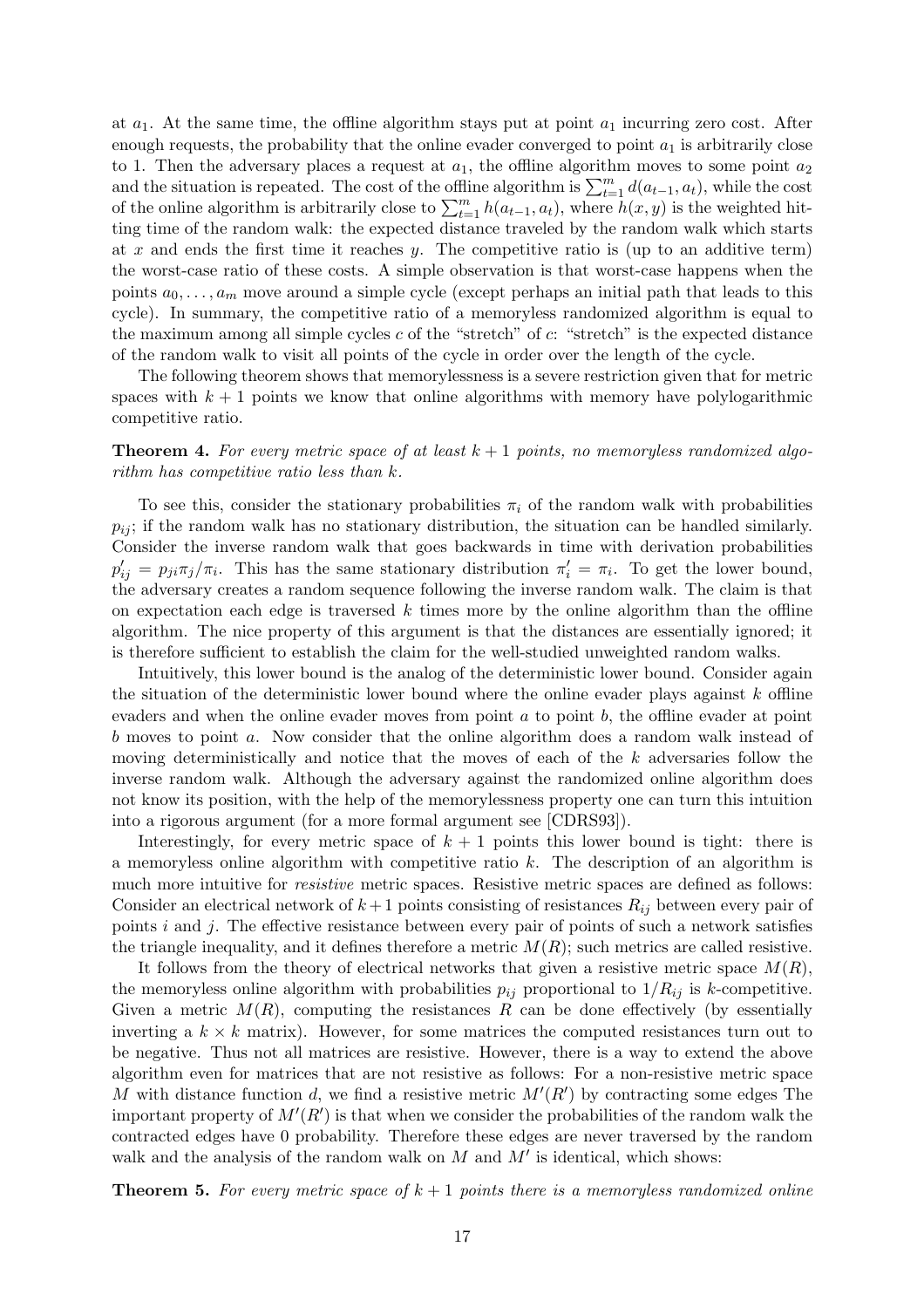#### algorithm with competitive ratio k.

A more complete treatment of this subject can be found in [CDRS93]. The use of the theory of electrical networks has certain advantages and makes the algorithms and the analysis more intuitive; on the other hand, it sometimes obscures important issues and a lot of work is required to turn the intuition into rigorous proofs.

### 5 Memoryless randomized algorithms

In the previous section, we discussed randomized algorithms for the special case of metrics with  $k+1$  points. We now turn our attention to randomized algorithms for arbitrary metric spaces. There are two types of randomized algorithms: memoryless algorithms and algorithms with memory. We limit our discussion to memoryless algorithms. There are important and deep results on randomized algorithms with memory which we don't discuss in this survey, but see Section 2 for pointers to the literature.

A natural randomized online algorithm is the Harmonic Algorithm which moves a server to the request with probability inversely proportional to the distance from it. The Harmonic Algorithm is a memoryless algorithm. This raises the question: Can memoryless algorithms be competitive? It is easy to see that every deterministic memoryless algorithms has unbounded competitive ratio (is it reasonable to be anything else than greedy in this setting?).

**Theorem 6.** The Harmonic Algorithm has competitive ratio  $O(2^k \log k)$ . Furthermore, there are metric spaces for which the competitive ratio is at least  $k(k+1)/2$ .

The proof of the lower bound is much simpler than the proof of the upper bound. It consists of analyzing the random walk of the Harmonic Algorithm on a metric space of  $k + 1$  points in which all distances are 1 with a single exception: a particular edge has distance  $\epsilon$  (where  $\epsilon$  is arbitrarily small).

It was shown by Raghavan and Snir [RS94] that for metric spaces of  $k + 1$  points the right answer in the theorem is exactly  $k(k+1)/2$ . More precisely, for these metric spaces the competitive ratio of the Harmonic Algorithm is at most  $k(k+1)/2$  and there are metric spaces for which this bound is tight (within any  $\delta$ ). They also conjectured that this bound holds for arbitrary metric spaces.

Conjecture 3 (Harmonic Conjecture). In every metric space, the competitive ratio of the Harmonic Algorithm is at most  $k(k + 1)/2$ .

Raghavan and Snir expressed a stronger conjecture, the lazy adversary conjecture. To state it, we need to define the notion of lazy adversaries: a lazy adversary selects initially a submetric of  $k+1$  points by adding a point to the original configuration; it places arbitrarily many requests on a configuration of  $k$  points of this subspace so that the online algorithm converges to this configuration with high probability. It then repeats the process starting from this configuration (to which it adds either a new point or the missing point of the original configuration). The lazy adversary conjecture states that in every metric space the worst-case adversary against the Harmonic Algorithm is a lazy adversary. Even if the lazy adversary conjecture holds, the result of  $[RS94]$  on metric spaces of  $k + 1$  points is not sufficient to prove the Harmonic Conjecture. The reason is that the lazy adversary can keep changing the submetric of  $k+1$  points. However, Bartal, Chrobak, Noga, and Raghavan [BCNR02] extended the result in [RS94] and showed that the lazy adversary conjecture implies the Harmonic Conjecture.

The Harmonic Conjecture is true for the special case  $k = 2$  [CL92a]. For  $k = 3$ , Berman, Karloff, and Tardos [BKT90] gave one of the earliest results on the Harmonic Algorithm, in which they showed that the competitive ratio is bounded (albeit extremely high). The best known upper bound (given by the Theorem 6) is due to Bartal and Grove. A slightly weaker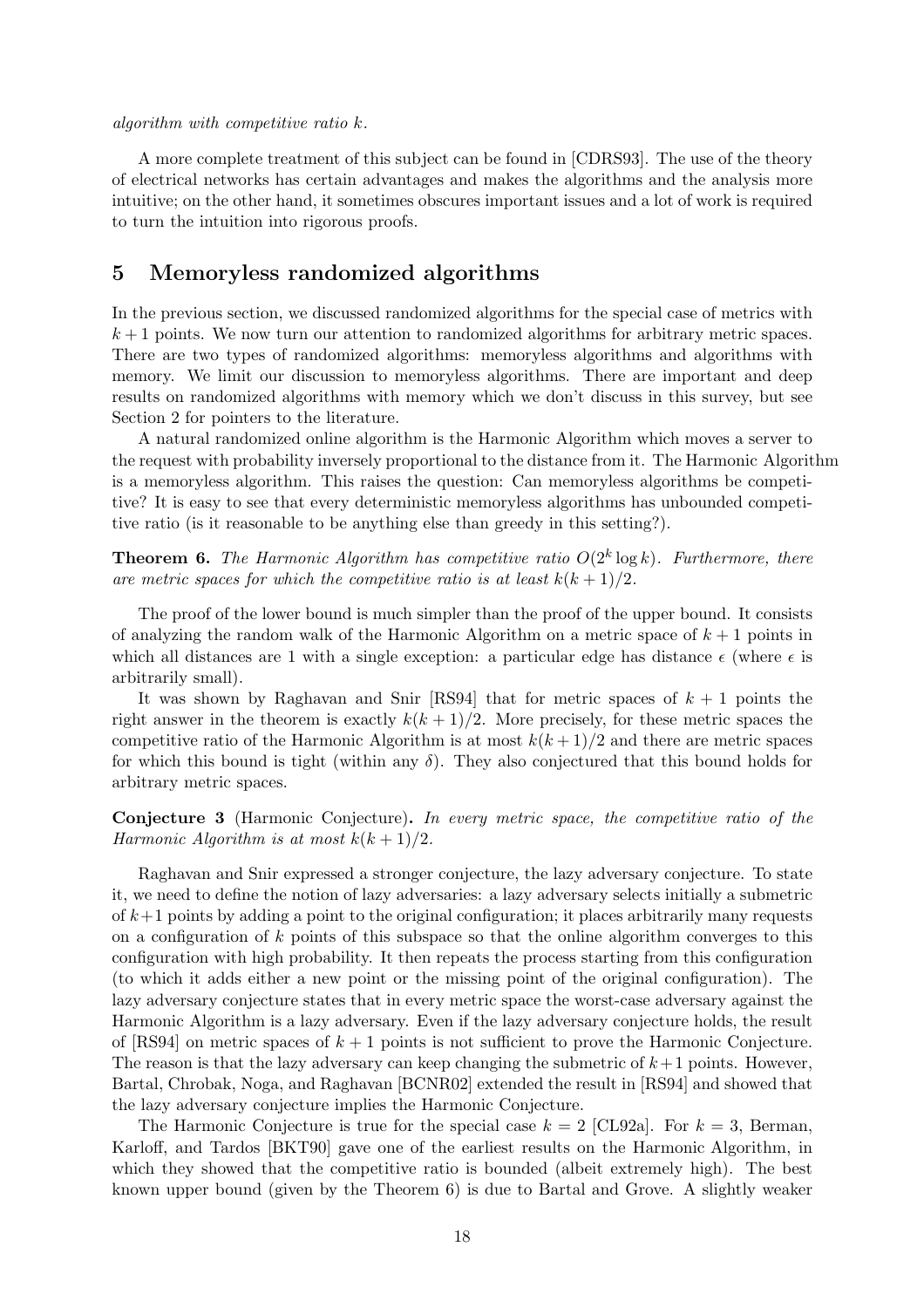result was shown initially by Grove [BG00]. The idea behind the upper bound is simple, but to make it work a lot of technical details have to be taken care of. The proof is based on a potential function argument. Let  $X$  be the configuration of the Harmonic Algorithm at some time and let  $Y$  be the configuration of the offline algorithm. We define the potential function  $\Phi(X, Y)$  to express the disadvantage of the online configuration. The nice property of memoryless algorithms is that this potential depends only on the submetric spanned by the configurations  $X$  and  $Y$  and not on the history. The proof of Bartal and Grove uses a potential which is defined as follows: Let  $f_1, \ldots, f_k$  be a decreasing sequence of numbers with  $f_k = 1$ . For a simple path  $(a_1, \ldots, a_s)$  define its scaled length to be  $\sum_{i=1}^{s-1} f_i \cdot d(a_i, a_{i+1})$ . Given a position x of an online server and a position y of an offline server, we define  $d(x, y)$  to be minimum scaled length among all simple paths  $(x, a_2, \ldots, a_{s-1}, y)$  where the intermediate points belong to the offline configuration Y. The potential  $\Phi(X, Y)$  is taken to be  $\tilde{d}(X, Y)$ , i.e. the minimum weight of all complete matchings between  $X$  and  $Y$  with weights given by  $\tilde{d}$ . The most difficult part of the proof is to show that there are appropriate weights  $f_i$ ,  $i = 1, \ldots, k$ , so that when the Harmonic Algorithm moves, its expected cost is at most equal to the expected change in the potential Φ. For details see [BG00].

For the special case of  $k = 2$ , there are better memoryless algorithms than the Harmonic Algorithm. While the Harmonic Algorithm has competitive ratio 3, a simple variant of it has competitive ratio 2. The algorithm is simple: Let  $\{x_1, x_2\}$  be the online configuration and  $r_t$  the next request. Then the online algorithm services  $r_t$  with the server at  $x_1$  with probability  $\frac{d(x_1,x_2)+d(x_2,r_t)-d(x_1,r_t)}{2d(x_1,x_2)}$ ; it uses the server at  $x_2$  with the remaining probability. It is not hard to show that this algorithm is 2 competitive using the potential function  $\Phi(X, Y)$  =  $2d(X, Y) + d(x_1, x_2)$ . This algorithm is identical to the algorithm of the resistive approach of the previous section for  $k+1$  points. It can be also interpreted as the randomized analog of the Double Coverage Algorithm (a fact which is also reflected in the potential).

### 6 Concluding remarks

The k-server problem is a fascinating subject with deep results and even deeper open problems. The two most important open problems are to settle the deterministic and the randomized k-server conjectures. Perhaps these problems together with the Splay Tree Conjecture are the most important open problems in online algorithms.

Another outstanding problem is to determine the competitive ratio of the Harmonic Algorithm. The special cases of the 3-server problem on general metrics and the k-server problem on the cycle, are important special cases that may lead the way to attack the k-server conjecture.

The k-server problem has been instrumental in the development of competitive analysis and it is likely that it will continue to influence the general area of decision-making under uncertainty.

### 6.1 Epilogue

This paper is part of a collection of surveys to honor **Christos Papadimitriou**, so it is fitting to add a short paragraph mentioning some of his contributions to the development of the theory of online algorithms. These represent only a small fraction of his work on a broad spectrum of research areas.

Besides his work on the k-server problem [KP94, KP95, KP96] which is explicitly mentioned here, Christos' work has been very important in the development of other aspects of online algorithms. He was a pioneer [PY89] on the subject of exploring and navigating in unknown environments and he formulated and studied important problems in this area [PY89, DP90, DKP91, KPY96]. His broad background in decision making and Economics are manifested in his work on the value of information and organizational theory [PY91a, DP92, Pap96] and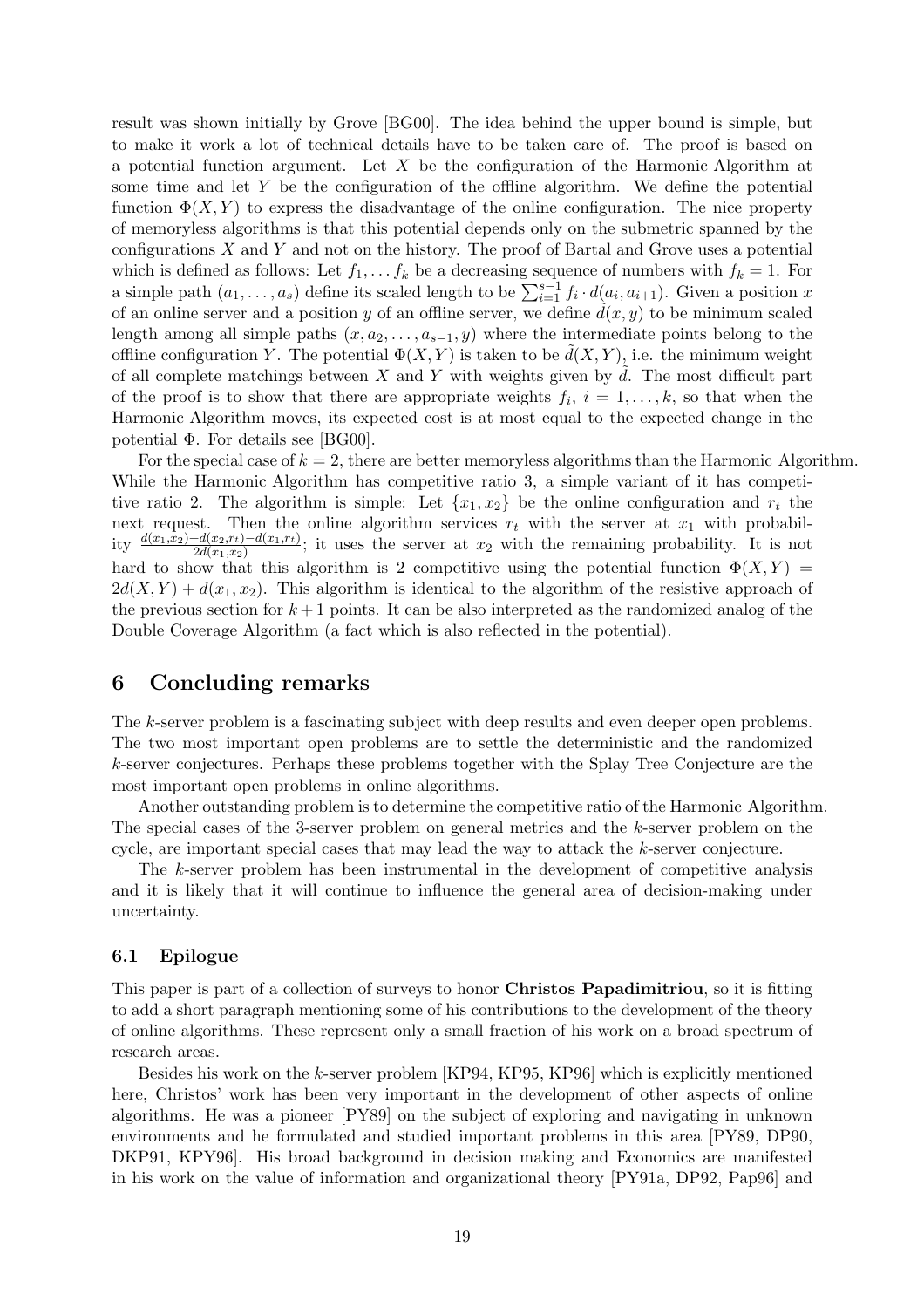on online aspects of linear programming [PY93]. He also proposed interesting refinements of competitive analysis such as the diffuse adversary and comparative analysis [KP00]. His treatment of online issues of congestion control [KKPS00] belongs to the large body of his work in the theory of networks. Finally, his conception of the price of anarchy [KP99] is part of his efforts to expand our understanding of decision-making under uncertainty and to import some aspects of competitive analysis to Game Theory.

# References

- [AAN<sup>+98]</sup> Miklós Ajtai, James Aspnes, Moni Naor, Yuval Rabani, Leonard J. Schulman, and Orli Waarts. Fairness in scheduling. J. Algorithms, 29(2):306–357, 1998.
- [ACN00] Dimitris Achlioptas, Marek Chrobak, and John Noga. Competitive analysis of randomized paging algorithms. Theoret. Comput. Sci., 234:203–218, 2000.
- [AKPW92] Noga Alon, Richard M. Karp, David Peleg, and Douglas West. A graph-theoretic game and its applications to the k-server problem. In Lyle A. McGeoch and Daniel D. Sleator, editors, *On-line Algorithms*, volume 7 of *DIMACS Series in* Discrete Mathematics and Theoretical Computer Science, pages 1–10. AMS/ACM, 1992.
- [Bar96] Yair Bartal. Probabilistic approximation of metric spaces and its algorithmic applications. In Proc. 37th Symp. Foundations of Computer Science (FOCS), pages 184–193. IEEE, 1996.
- [Bar98] Yair Bartal. On approximating arbitrary metrics by tree metrics. In Proc. 30th Symp. Theory of Computing (STOC), pages 161–168. ACM, 1998.
- [BBBT97] Yair Bartal, Avrim Blum, Carl Burch, and Andrew Tomkins. A polylog(n) competitive algorithm for metrical task systems. In Proc. 29th Symp. Theory of Computing (STOC), pages 711–719. ACM, 1997.
- [BBM01] Yair Bartal, Béla Bollobás, and Manor Mendel. A Ramsey-type theorem for metric spaces and its applications for metrical task systems and related problems. In Proc. 42st Symp. Foundations of Computer Science (FOCS), pages 396–405, 2001.
- [BBN07] Nikhil Bansal, Niv Buchbinder, and Joseph Naor. A primal-dual randomized algorithm for weighted paging. In FOCS07, pages 507–517, 2007.
- [BCL02] Wolfgang Bein, Marek Chrobak, and Lawrence L. Larmore. The 3-server problem in the plane. Theoret. Comput. Sci., 287:387–391, 2002.
- [BCNR02] Yair Bartal, Marek Chrobak, John Noga, and Prabhakar Raghavan. More on random walks, electrical networks, and the harmonic k-server algorithm. Inform. Process. Lett., 84:271–276, 2002.
- [BDBK+90] Shai Ben-David, Allan Borodin, Richard M. Karp, Gabor Tardos, and Avi Widgerson. On the power of randomization in on-line algorithms. In Proc. 22nd Symp. Theory of Computing (STOC), pages 379–386. ACM, 1990.
- [BDBK+94] Shai Ben-David, Allan Borodin, Richard M. Karp, Gabor Tardos, and Avi Wigderson. On the power of randomization in on-line algorithms. Algorithmica, 11:2–14, 1994.
- [BEY98] Allan Borodin and Ran El-Yaniv. Online Computation and Competitive Analysis. Cambridge University Press, 1998.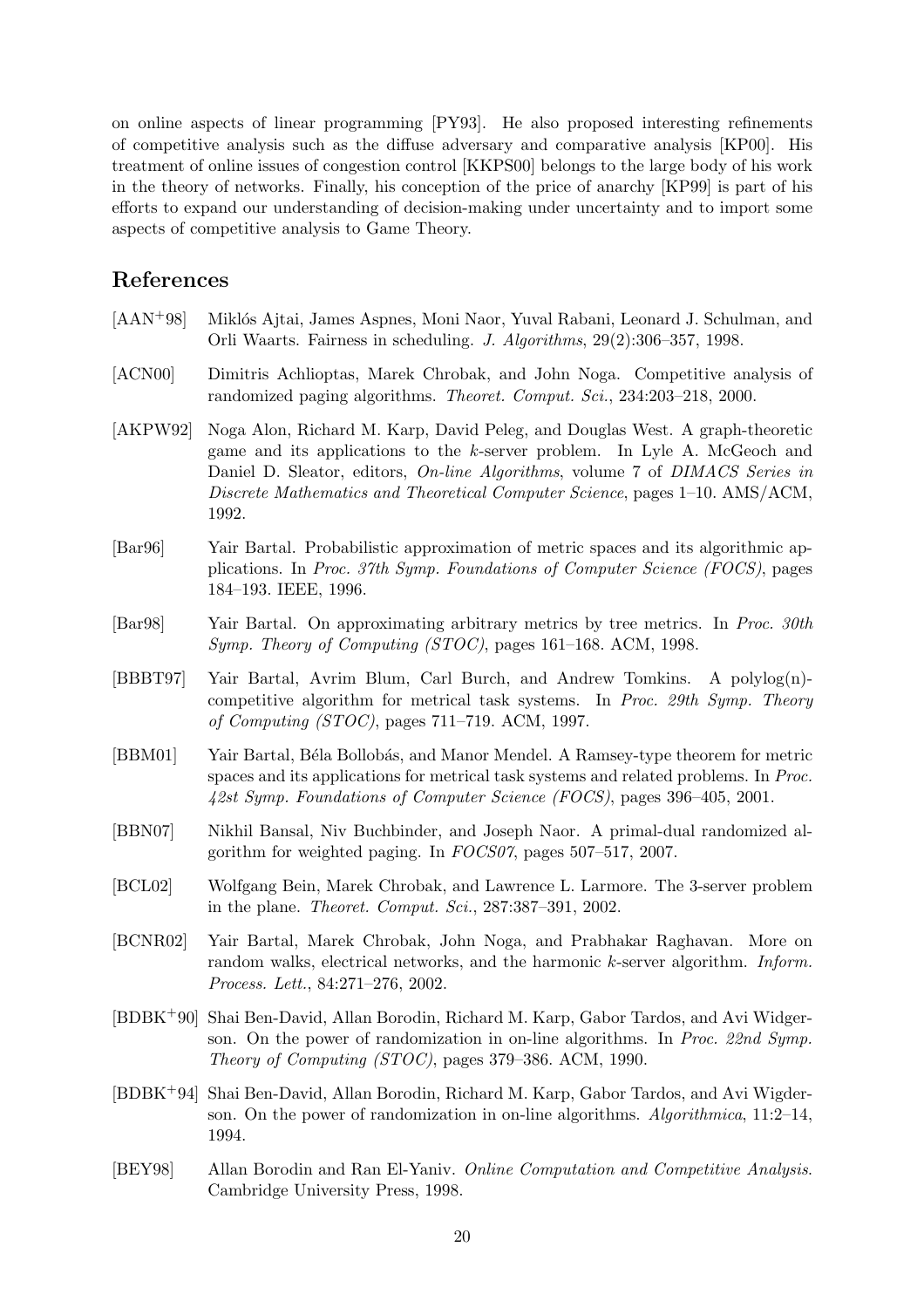- [BFKV92] Yair Bartal, Amos Fiat, Howard Karloff, and Rakesh Vohra. New algorithms for an ancient scheduling problem. In Proc. 24th Symp. Theory of Computing (STOC), pages 51–58. ACM, 1992.
- [BG00] Yair Bartal and Edward Grove. The harmonic k-server algorithm is competitive. J.  $ACM$ ,  $47(1):1-15$ , 2000.
- [BK04] Yair Bartal and Elias Koutsoupias. On the competitive ratio of the work function algorithm for the k-server problem. Theoret. Comput. Sci., 324:337–345, 2004.
- [BKRS92] Avrim Blum, Howard Karloff, Yuval Rabani, and Michael Saks. A decomposition theorem and lower bounds for randomized server problems. In Proc. 33rd Symp. Foundations of Computer Science (FOCS), pages 197–207. IEEE, 1992.
- [BKT90] Piotr Berman, Howard Karloff, and Gabor Tardos. A competitive algorithm for three servers. In Proc. 1st Symp. on Discrete Algorithms (SODA), pages 280–290. ACM/SIAM, 1990.
- [BLMN03] Yair Bartal, Nathan Linial, Manor Mendel, and Assaf Naor. On metric ramseytype phenomena. In STOC03, pages 463–472, 2003.
- [BLS87] Allan Borodin, Nathan Linial, and Michael Saks. An optimal online algorithm for metrical task systems. In Proc. 19th Symp. Theory of Computing (STOC), pages 373–382. ACM, 1987.
- [BLS92] Allan Borodin, Nathan Linial, and Michael Saks. An optimal online algorithm for metrical task system. J. ACM, 39:745–763, 1992.
- [Bur94] William Burley. Toward an optimal online algorithm for layered graph traversal. Technical Report CS94-382, Department of Computer Science and Engineering, University of California at San Diego, 1994.
- [BYCR88] Ricardo A. Baeza-Yates, Joseph C. Culberson, and Gregory J. E. Rawlins. Searching with uncertainty. In Proc. 1st Scandinavian Workshop on Algorithm Theory  $(SWAT)$ , volume 318 of Lecture Notes in Comput. Sci., pages 176–189. Springer, 1988.
- [CDRS93] Don Coppersmith, Peter G. Doyle, Prabhakar Raghavan, and Marc Snir. Random walks on weighted graphs and applications to on-line algorithms. J. ACM, 40:421– 453, 1993.
- [CKPV91] Marek Chrobak, Howard Karloff, Tom H. Payne, and Sundar Vishwanathan. New results on server problems. SIAM J. Discrete Math., 4:172–181, 1991.
- [CL91a] Marek Chrobak and Lawrence L. Larmore. On fast algorithms for two servers. J. Algorithms, 12:607–614, 1991.
- [CL91b] Marek Chrobak and Lawrence L. Larmore. An optimal online algorithm for k servers on trees. SIAM J. Comput., 20:144–148, 1991.
- [CL92a] Marek Chrobak and Lawrence L. Larmore. HARMONIC is three-competitive for two servers. Theoret. Comput. Sci., 98:339–346, 1992.
- [CL92b] Marek Chrobak and Lawrence L. Larmore. Metrical service systems: Deterministic strategies. Technical Report UCR-CS-93-1, Department of Computer Science, University of California at Riverside, 1992.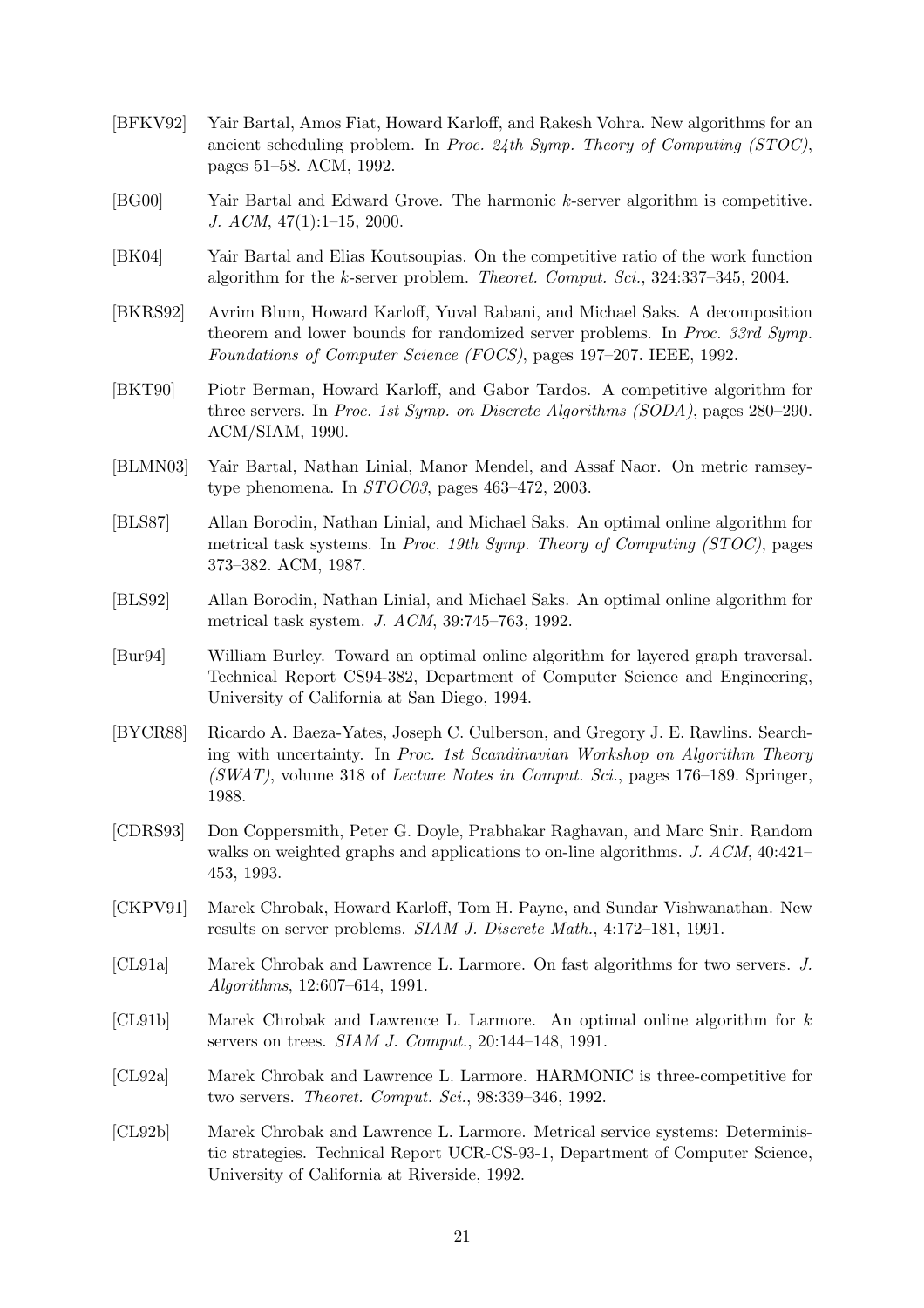- [CL92c] Marek Chrobak and Lawrence L. Larmore. Metrical service systems: Randomized strategies. Manuscript, 1992.
- [CL92d] Marek Chrobak and Lawrence L. Larmore. The server problem and on-line games. In Lyle A. McGeoch and Daniel D. Sleator, editors, On-line Algorithms, volume 7 of DIMACS Series in Discrete Mathematics and Theoretical Computer Science, pages 11–64. AMS/ACM, 1992.
- [CL94] Marek Chrobak and Lawrence L. Larmore. Generosity helps or an 11-competitive algorithm for three servers. J. Algorithms, 16:234–263, 1994.
- [CMP08] Aaron Cote, Adam Meyerson, and Laura J. Poplawski. Randomized k-server on hierarchical binary trees. In *STOC08*, pages 227–234, 2008.
- [CS04] Marek Chrobak and Jiří Sgall. The weighted 2-server problem. Theoret. Comput. Sci., 324:289–312, 2004.
- [DKP91] Xiaotie Deng, Tiko Kameda, and Christos Papadimitriou. How to learn an unknown environment. In Proc. 32nd Symp. Foundations of Computer Science (FOCS), pages 298–303. IEEE, 1991.
- [DP90] Xiaotie Deng and Christos Papadimitriou. Exploring an unknown graph. In Proc. 31st Symp. Foundations of Computer Science (FOCS), pages 355–361. IEEE, 1990.
- [DP92] Xiaotie Deng and Christos H. Papadimitriou. Competitive distributed decision making. In International Federation for Infomation Processing, A-12, pages 250– 256, 1992.
- [FFK+91] Amos Fiat, D. Foster, Howard Karloff, Yuval Rabani, Yiftach Ravid, and Sundar Vishwanathan. Competitive algorithms for layered graph traversal. In Proc. 32nd Symp. Foundations of Computer Science (FOCS), pages 288–297. IEEE, 1991.
- [FKL+91] Amos Fiat, Richard Karp, Michael Luby, Lyle A. McGeoch, Daniel Sleator, and Neal E. Young. Competitive paging algorithms. J. Algorithms, 12:685–699, 1991.
- [FM03] Amos Fiat and Manor Mendel. Better algorithms for unfair metrical task systems and applications. SIAM J. Comput., 32(6):1403–1422, 2003.
- [FRR90] Amos Fiat, Yuval Rabani, and Yiftach Ravid. Competitive k-server algorithms. In Proc. 31st Symp. Foundations of Computer Science (FOCS), pages 454–463. IEEE, 1990.
- [FRRS91] Amos Fiat, Yuval Rabani, Yiftach Ravid, and Baruch Schieber. A deterministic  $o(k^3)$ -competitive algorithm for the circle. Manuscript, 1991.
- [FRT04] Jittat Fakcharoenphol, Satish Rao, and Kunal Talwar. A tight bound on approximating arbitrary metrics by tree metrics. J. Comput. Systems Sci., 69(3):485–497, 2004.
- [FW98] Amos Fiat and Gerhard J. Woeginger, editors. Online Algorithms: The State of the Art. Springer, 1998.
- [Gro91] Edward Grove. The harmonic k-server algorithm is competitive. In Proc. 23rd Symp. Theory of Computing (STOC), pages 260–266. ACM, 1991.
- [GW93] Gabor Galambos and Gerhard J. Woeginger. An on-line scheduling heuristic with better worst case ratio than Graham's list scheduling. SIAM J. Comput., 22:349– 355, 1993.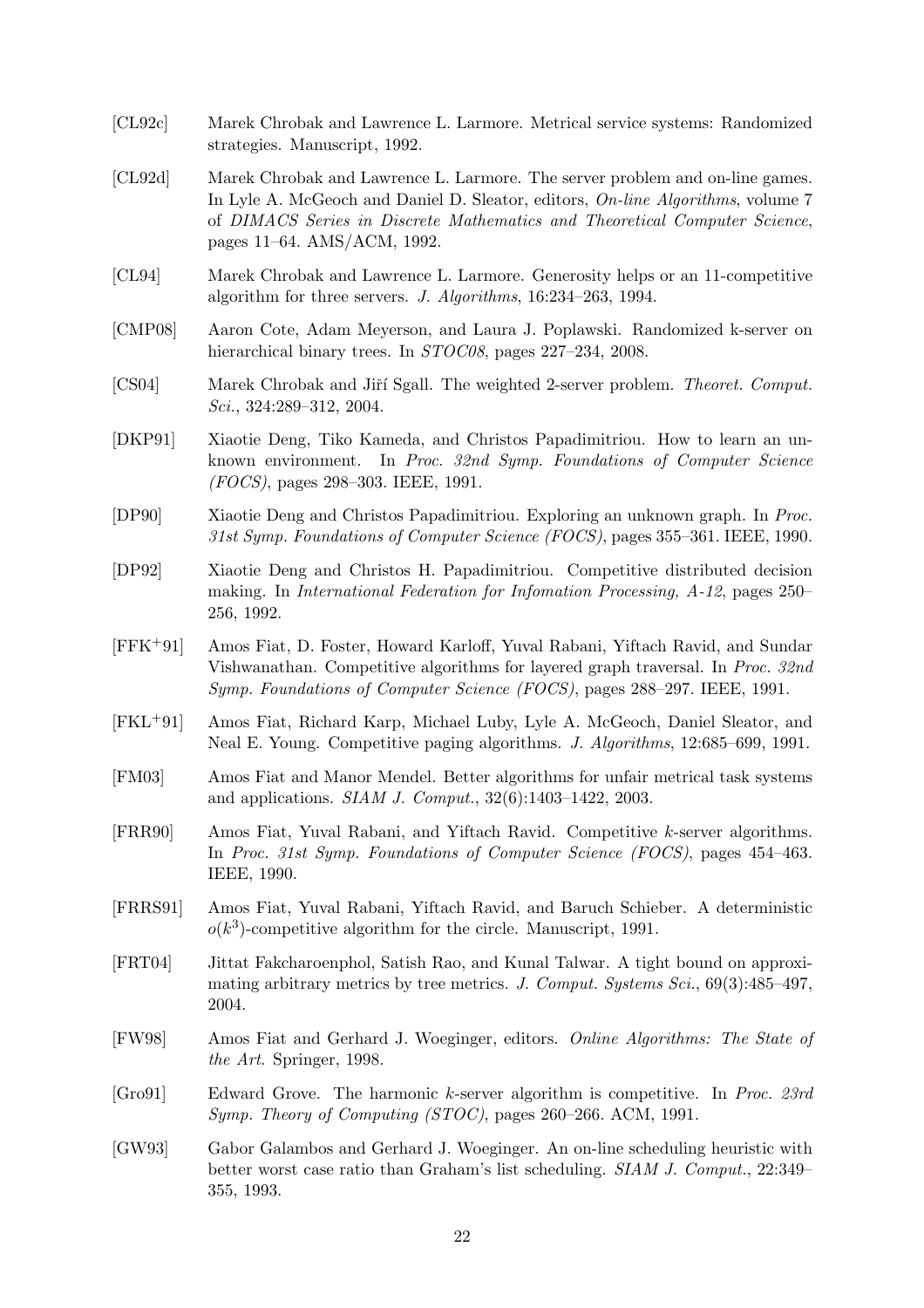- [IR91] Sandy Irani and R. Rubinfeld. A competitive 2-server algorithm. Inform. Process. Lett., 39:85–91, 1991.
- [Ira97] Sandy Irani. Page replacement with multi-size pages and applications to web caching. In Proc. 29th Symp. Theory of Computing (STOC), pages 701–710. ACM, 1997.
- [KKPS00] R. Karp, E. Koutsoupias, C. Papadimitriou, and S. Shenker. Combinatorial optimization in congestion control. In Proc. 41st Symp. Foundations of Computer Science (FOCS), pages 66–74, Redondo Beach, CA, 12–14 November 2000.
- [KMMO94] Anna Karlin, Mark Manasse, Lyle McGeoch, and Susan Owicki. Competitive randomized algorithms for nonuniform problems. Algorithmica, 11:542–571, 1994.
- [KMRS86] Anna Karlin, Mark Manasse, Lyle Rudolph, and Daniel Sleator. Competitive snoopy caching. In Proc. 27th Symp. Foundations of Computer Science (FOCS), pages 244–254, 1986.
- [KMRS88] Anna Karlin, Mark Manasse, Larry Rudolph, and Daniel Sleator. Competitive snoopy caching. Algorithmica, 3:79–119, 1988.
- [Kou94] Elias Koutsoupias. On-line algorithms and the k-server conjuncture. PhD thesis, University of California, San Diego, CA, 1994.
- [Kou99] Elias Koutsoupias. Weak adversaries for the k-server problem. In Proc. 40th Symp. Foundations of Computer Science (FOCS), pages 444–449. IEEE, 1999.
- [KP94] Elias Koutsoupias and Christos Papadimitriou. On the k-server conjecture. In Proc. 26th Symp. Theory of Computing (STOC), pages 507–511. ACM, 1994.
- [KP95] Elias Koutsoupias and Christos Papadimitriou. On the k-server conjecture. J. ACM, 42:971–983, 1995.
- [KP96] Elias Koutsoupias and Christos Papadimitriou. The 2-evader problem. Inform. Process. Lett., 57:249–252, 1996.
- [KP99] Elias Koutsoupias and Christos Papadimitriou. Worst-case equilibria. In Proc. 16th Symp. on Theoretical Aspects of Computer Science (STACS), Lecture Notes in Comput. Sci., pages 404–413. Springer, 1999.
- [KP00] Elias Koutsoupias and Christos Papadimitriou. Beyond competitive analysis. SIAM J. Comput., 30:300–317, 2000.
- [KPY96] E. Koutsoupias, C. Papadimitriou, and M. Yannakakis. Searching a fixed graph. In Proc. 23rd International Colloquium on Automata, Languages, and Programming  $(ICALP)$ , pages 280–289, Paderborn, Germany, 8–12 July 1996.
- [KT00] Elias Koutsoupias and David Taylor. The CNN problem and other k-server variants. In Proc. 17th Symp. on Theoretical Aspects of Computer Science (STACS), volume 1770 of Lecture Notes in Comput. Sci., pages 581–592. Springer, 2000.
- [LO06] Lawrence L. Larmore and James A. Oravec. T-theory applications to online algorithms for the server problem. CoRR, abs/cs/0611088, 2006.
- [MMS88] Mark Manasse, Lyle A. McGeoch, and Daniel Sleator. Competitive algorithms for online problems. In Proc. 20th Symp. Theory of Computing (STOC), pages 322–333. ACM, 1988.